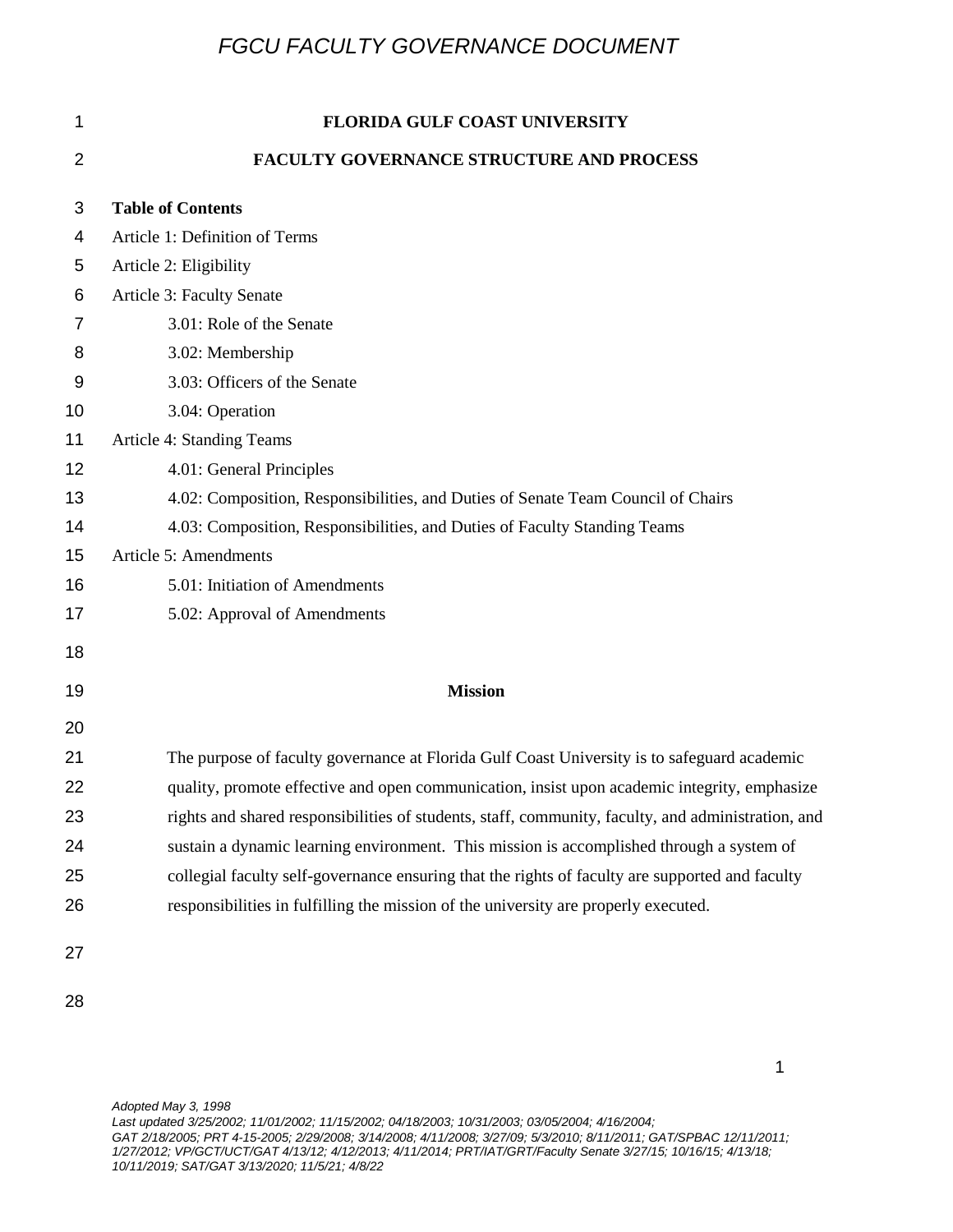| 29 | <b>Vision</b>                                                                                    |
|----|--------------------------------------------------------------------------------------------------|
| 30 |                                                                                                  |
| 31 | The faculty governance process at Florida Gulf Coast University is dedicated to the principles,  |
| 32 | concepts, and objectives of the University mission and vision.                                   |
| 33 |                                                                                                  |
| 34 | <b>Guiding Principles</b>                                                                        |
| 35 |                                                                                                  |
| 36 | The Faculty Senate is an autonomous body representing the collective opinion of the FGCU         |
| 37 | faculty to the administration and community.                                                     |
| 38 |                                                                                                  |
| 39 | The faculty governance structure enhances representation for all faculty members in the          |
| 40 | governance of the University.                                                                    |
| 41 |                                                                                                  |
| 42 | The Faculty Senate promotes the rights and responsibilities of faculty with respect to:          |
| 43 | quality teaching and learning;<br>$\bullet$                                                      |
| 44 | pursuing research and scholarly activity;<br>$\bullet$                                           |
| 45 | providing service to our local, regional, national, and global communities; and,<br>$\bullet$    |
| 46 | preserving and defending academic freedom.<br>٠                                                  |
| 47 | Faculty governance requires coordinated faculty representation on university-wide committees     |
| 48 | and task forces to provide input and oversight in faculty affairs and recommendations concerning |
| 49 | student, staff, campus, community, and administrative affairs.                                   |
| 50 |                                                                                                  |
| 51 | The Faculty Senate engages in collegial dialog with the President of the University, the         |
| 52 | Provost/Vice President for Academic Affairs and others in positions of administrative leadership |
| 53 | in order to pursue and refine the mission of the University.                                     |
| 54 | Collaborative and shared leadership among all university constituents is critical to creating a  |
| 55 | campus environment conducive to advancing student achievement. Fairness, mutual respect,         |
| 56 | continuous improvement, an informed faculty, and collegial decision-making are the hallmarks of  |
| 57 | the governance structure.                                                                        |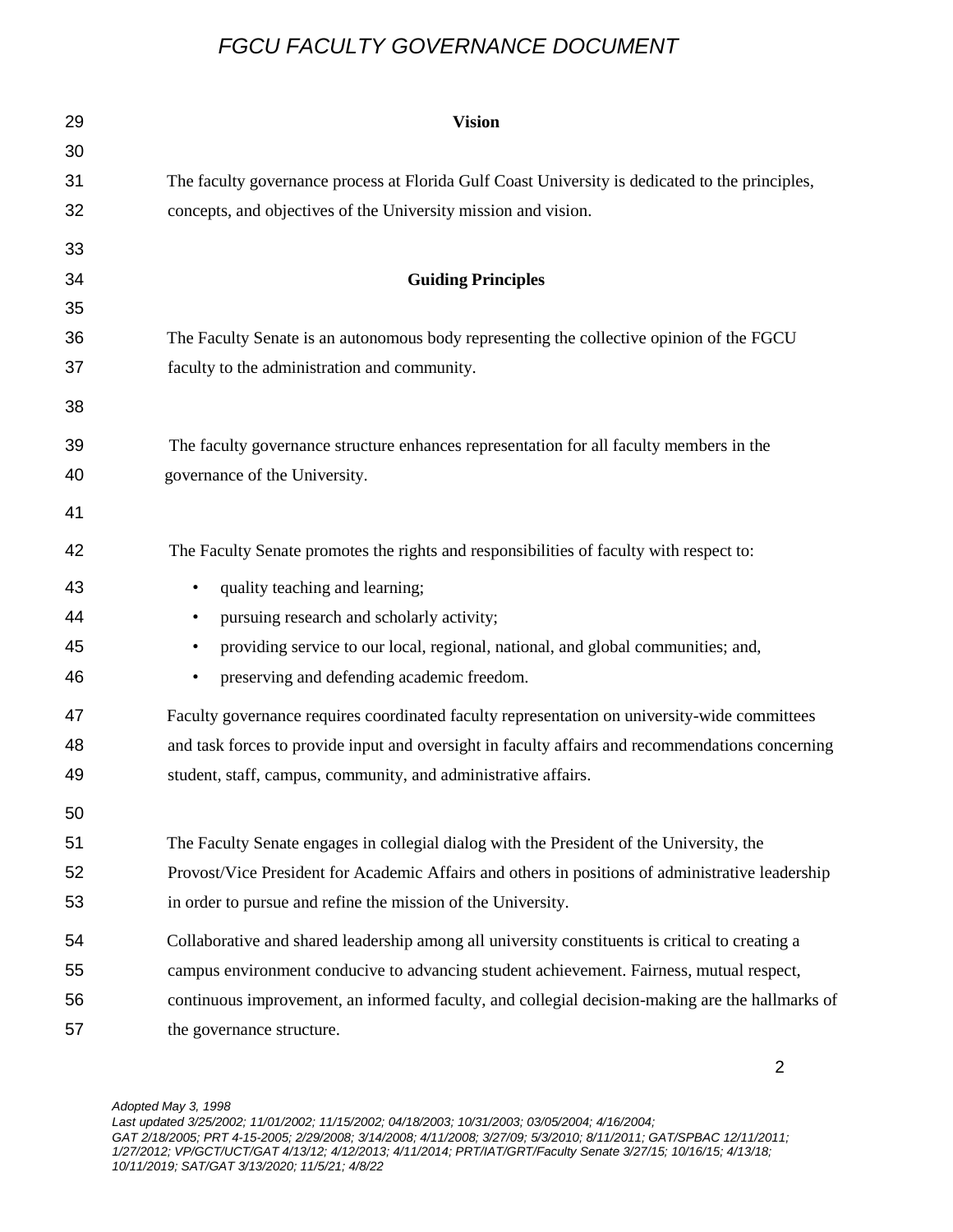| 58 | The faculty governance system encourages transparency and reasoned discourse. To accomplish           |
|----|-------------------------------------------------------------------------------------------------------|
| 59 | these principles, the Faculty Senate shall authorize inquiry into and propose policy relevant to      |
| 60 | FGCU's mission, vision, and guiding principles.                                                       |
| 61 |                                                                                                       |
| 62 | Article 1.<br><b>Definition of Terms</b>                                                              |
| 63 |                                                                                                       |
| 64 | The following terms, when used in this document only apply to faculty governance at FGCU and have the |
| 65 | meanings as assigned:                                                                                 |
| 66 | Academic Unit: Any one of the following: College of Arts and Sciences, Lutgert College of Business,   |
| 67 | Marieb College of Health & Human Services, College of Education, U.A. Whitaker College of             |
| 68 | Engineering, University Library, Daveler & Kauanui School of Entrepreneurship and The Water           |
| 69 | School.                                                                                               |
| 70 | University Advising is deemed a unit for the sole purpose of Advisor representation in faculty        |
| 71 | governance. This includes only the Academic Advisors which are covered by the collective              |
| 72 | bargaining agreement.                                                                                 |
| 73 | <b>Faculty:</b> Any full-time in-unit FGCU employee, including faculty in visiting status,            |
| 74 | (1) whose job classification includes at least one of the following titles: Eminent Scholar,          |
| 75 | Endowed Chair, Professor, Associate Professor, Assistant Professor, Instructor (I, II, III),          |
| 76 | Lecturer, University Librarian, Associate University Librarian, Assistant University                  |
| 77 | Librarian, Instructor University Librarian, Program Director, or Academic Advisor (I, II,             |
| 78 | III, and                                                                                              |
| 79 | (2) whose annual assignment consists primarily of support for the instructional function of the       |
| 80 | University (greater than 50% of activities) must be directly related to teaching, scholarship,        |
| 81 | and service), and                                                                                     |
| 82 | (3) whose annual assignment does not include supervisory evaluation of other ranked faculty or        |
| 83 | having been defined by contract as administrative or managerial or confidential employees of          |
| 84 | the University.                                                                                       |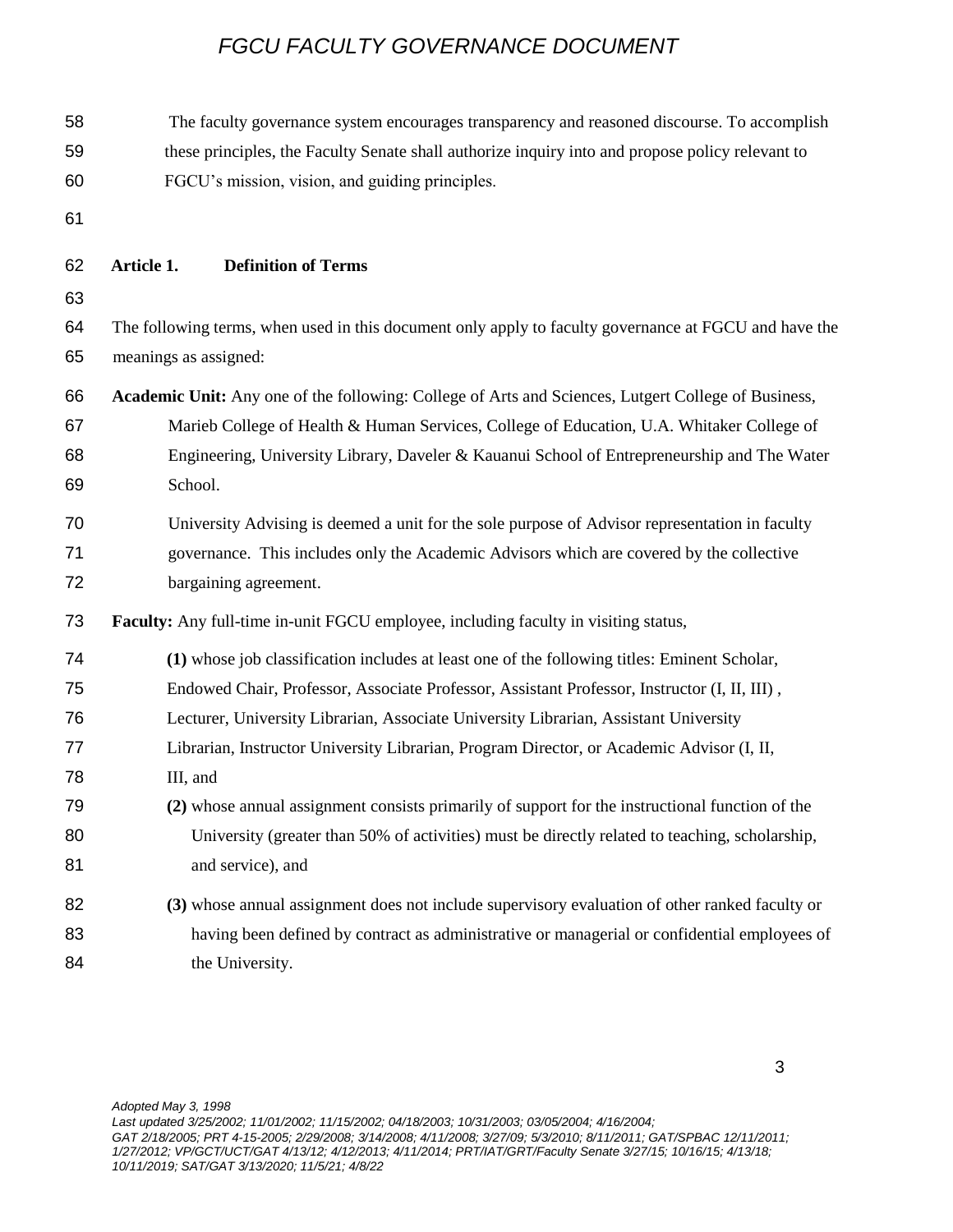| 85  |            |        | Faculty Governance Team: The Faculty Senate, or any of the standing teams established in this         |
|-----|------------|--------|-------------------------------------------------------------------------------------------------------|
| 86  |            |        | document, or any sub-teams, task forces, or <i>ad hoc</i> groups formed by the senate or the standing |
| 87  |            | teams. |                                                                                                       |
| 88  | Article 2. |        | <b>Eligibility</b>                                                                                    |
| 89  |            |        |                                                                                                       |
| 90  |            |        | Any full-time faculty member is eligible to serve on the Faculty Senate and Senate Teams, except      |
| 91  |            |        | as noted in section 4.02 Any full-time faculty member is eligible to vote in all elections for        |
| 92  |            |        | faculty governance teams occurring during the term of his/her contract. In-unit, full-time faculty    |
| 93  |            |        | serving on Faculty Senate, as well as Faculty Senate alternates, must be available to attend          |
| 94  |            |        | scheduled Senate meetings.                                                                            |
| 95  | Article 3. |        | <b>Faculty Senate</b>                                                                                 |
| 96  |            |        | <b>Section 3.01 Role of the Senate</b>                                                                |
| 97  |            |        | The Faculty Senate is the decision-making body for FGCU faculty governance. The standing              |
| 98  |            |        | teams can make recommendations to the Senate, which has final authority. The Senate may enact         |
| 99  |            |        | resolutions and issue statements on any matter affecting the mission of the University, and speaks    |
| 100 |            |        | for the faculty on matters of concern.                                                                |
| 101 |            |        | It is the responsibility of the senators to communicate with and get feedback from the constituents   |
| 102 |            |        | in their unit. The means of communication is determined by the senate representatives in each         |
| 103 |            | unit.  |                                                                                                       |
| 104 |            |        | Relevant work products of the Senate, which may include minutes, resolutions and statements,          |
| 105 |            |        | should be provided to the Board of Trustees the Wednesday following their approval by the             |
| 106 |            |        | Senate, with an indication of the manner and results of voting.                                       |
| 107 |            |        | <b>Section 3.02 Membership</b>                                                                        |
| 108 | (a)        |        | Membership of the Faculty Senate is allocated as follows:                                             |
| 109 |            |        | (i) Each Academic Unit is allocated a minimum of two Senators                                         |
| 110 |            |        | (ii) Additional membership may be allocated as follows:                                               |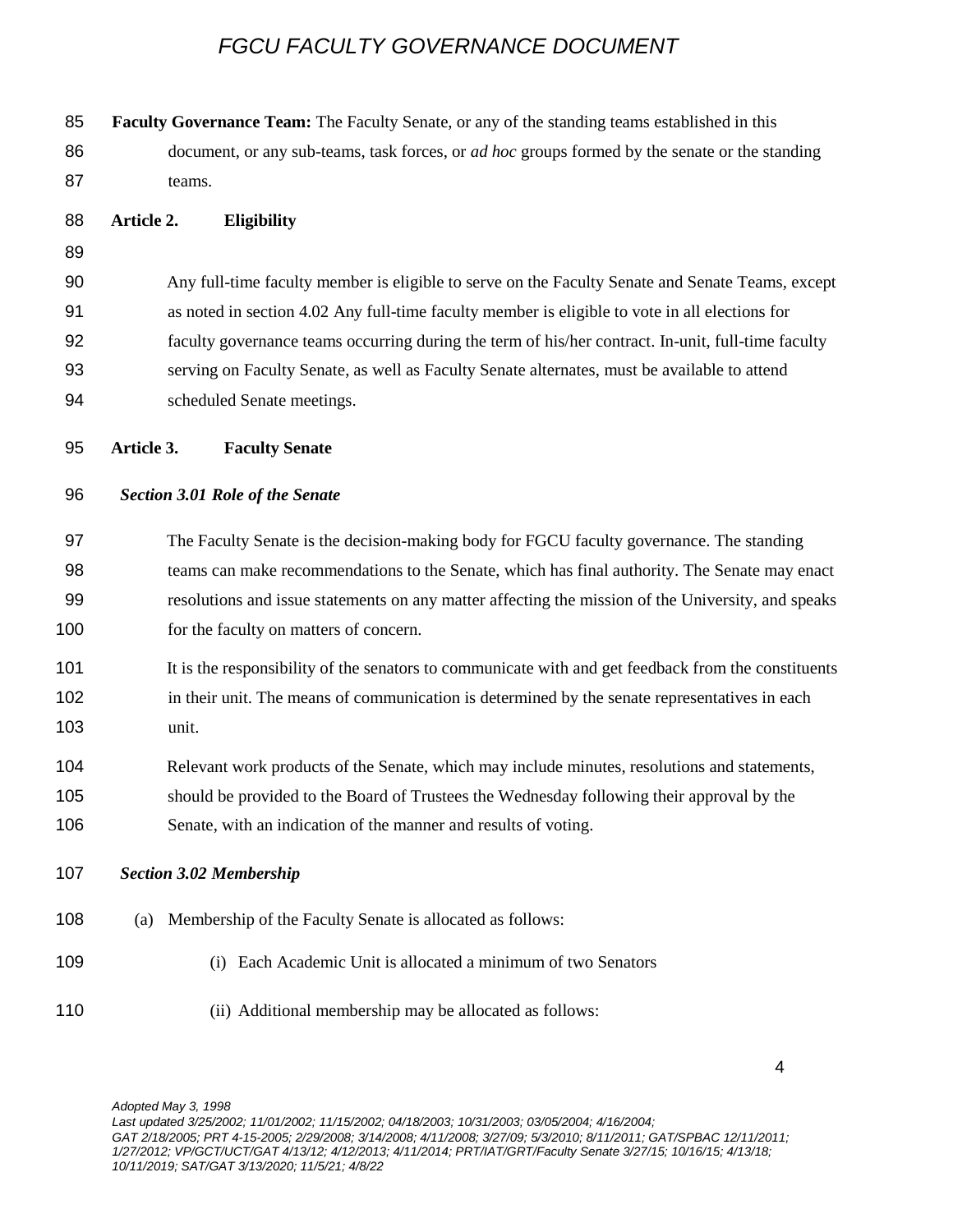| 111 |     | 1. On March 1, the total number of full-time faculty employed at the                                 |
|-----|-----|------------------------------------------------------------------------------------------------------|
| 112 |     | university, and the number of eligible faculty in each academic unit will be                         |
| 113 |     | determined by the Senate Parliamentarian.                                                            |
| 114 |     | 2. The number of additional Senators per unit is determined by the formula:                          |
| 115 |     |                                                                                                      |
| 116 |     | Number of full-time faculty in the unit<br>23<br>X                                                   |
| 117 |     | Number of full-time faculty at the University                                                        |
| 118 |     |                                                                                                      |
| 119 |     | 3. The result of the formula is rounded off to the nearest whole number                              |
| 120 | (b) | The Vice President of the Student Government Association (SGA) or his/her designee is an $ex$        |
| 121 |     | officio member of the Senate.                                                                        |
| 122 | (c) | The term of membership for Senators is two years; Senators may be re-elected by their units. In      |
| 123 |     | the case of contract expiration and non-renewal, the academic unit replaces its Senate and team      |
| 124 |     | members as discussed in section 3.02(h).                                                             |
| 125 | (d) | Approximately half of the Senate seats for each unit will be elected each year. To ensure that a     |
| 126 |     | college is represented if one of their senators is absent from a Senate meeting, each academic unit  |
| 127 |     | may elect one or more Alternate Senators. No unit may have more alternates than regular              |
| 128 |     | Senators, unless it has only one regular Senator. An alternate cannot represent more than one        |
| 129 |     | Senator from her/his unit at a meeting, and is expected to indicate whom s/he is representing        |
| 130 |     | when s/he signs in for each Senate meeting. Alternate Senators will have voting rights in place of   |
| 131 |     | the Senators they are representing.                                                                  |
| 132 | (e) | Senators may arrange for a proxy to represent them at a Senate meeting. A proxy shall be defined     |
| 133 |     | as a present senator who is authorized to vote for an absent senator on a specific issue. The absent |
| 134 |     | Senator seeking a Proxy to represent his or her vote on eligible matters shall be considered         |
| 135 |     | present by proxy. A proxy does not necessarily have to be in the same college as the absent          |
| 136 |     | senator. To designate a fellow senator as a proxy, the absent senator shall send an email to the     |
| 137 |     | senate secretary and the substituting member to confirm proxy status and identify proxy status to    |
| 138 |     | the leadership team. The proxy Senator shall vote as the absent Senator directs him or her to        |
| 139 |     | vote. A proxy cannot represent more than one other Senator at a meeting and is expected to           |
| 140 |     | indicate whom s/he is representing when s/he signs in for each Senate meeting.                       |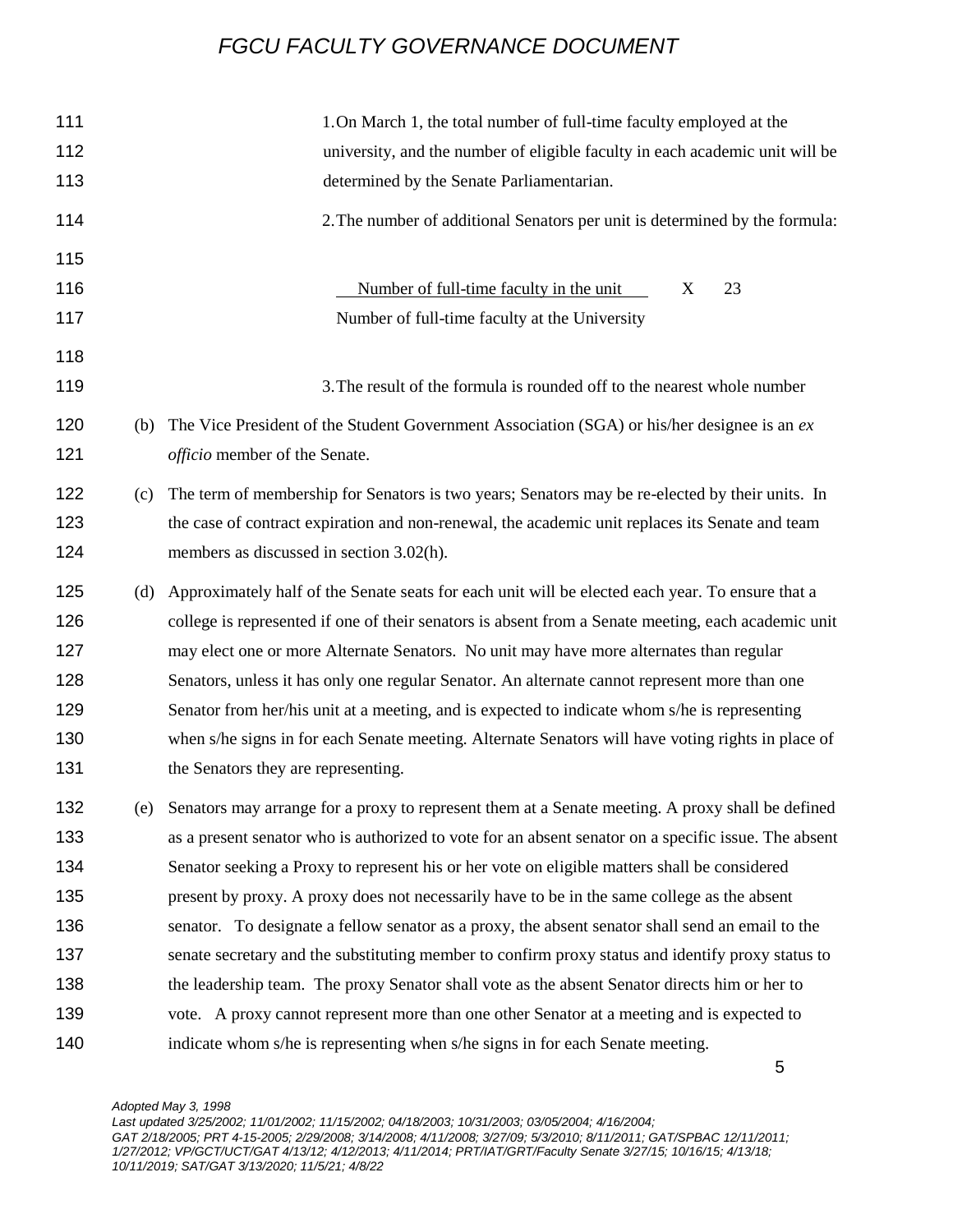Senators who are not physically present during three or more Senate meetings in any one semester, regardless of whether they have appointed an Alternate or a proxy, is considered to have resigned. In the event of a leave of absence, including Family and Medical Leave, Parental Leave, Professional Development Leave, or Sabbatical Leave, the Senator is not considered to have resigned, and their academic unit may replace the Senator during their absence. It is the responsibility of the faculty member (or their representative) to notify the Faculty Senate Secretary regarding their leave of absence. It is up to the faculty member's academic unit to determine the means of replacement. Upon their return from leave, the Senator may return to Senate to fulfill their term.

 (f) In the event of the resignation of a Senator or Team member from his/her seat, the faculty of the respective academic unit will name a replacement Senator or team member to fill the seat until the next regular election for that seat. The faculty of the respective academic unit decides the method for replacement.

- (g) Regular elections for Senate seats and Senate Standing Teams will be held in the spring (no later than the end of April) of each year. New Senators and team members start their term the first day of the contract the following fall semester.
- *Section 3.03 Officers of the Senate*

 Each spring, the Senate elects a President, a Vice President, a Secretary, Communications Officer, and a Parliamentarian (the Senate Executive Team) for one-year terms which begin the following fall semester. The President-elect will share duties with the outgoing President over the 161 summer to facilitate the transition process. If any officer is unable to fulfill his or her term, a new election process must be scheduled for the next Senate Meeting, following the procedures in 3.03(f).

- (a) The President facilitates Senate meetings, represents the Senate at the Advisory Council of Faculty Senates, the Dean's Council, and the FGCU Board of Trustees. The Senate President is responsible for implementing the communication process between the Faculty Senate, and the administration.
- The Vice President facilitates Senate meetings in the absence of the President and assists the President in drafting resolutions, leads selected Faculty Senate special initiatives, serves as chair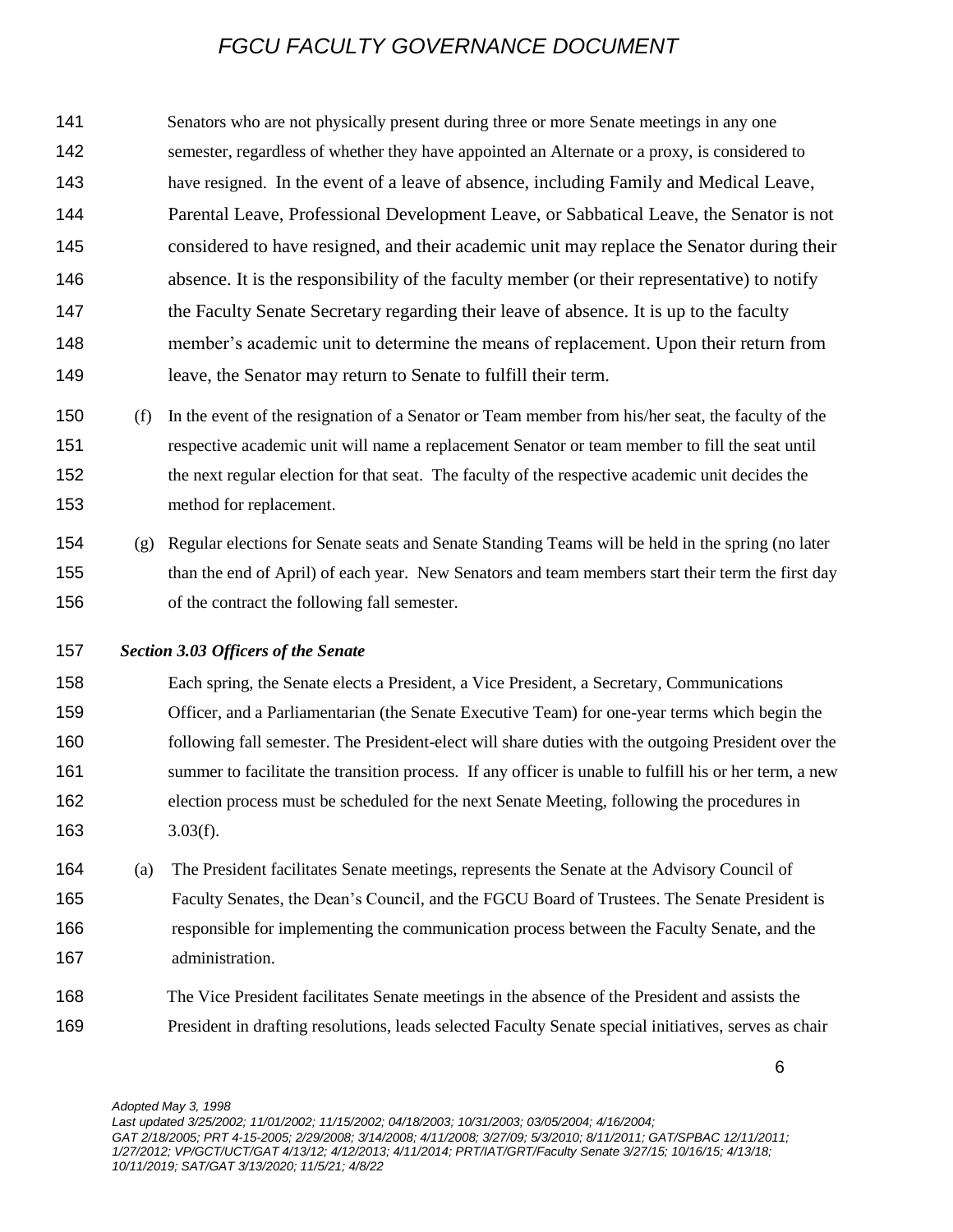| 170 |     | of the Senate Teams Council of Chairs (STCC), facilitates communication between the Faculty         |
|-----|-----|-----------------------------------------------------------------------------------------------------|
| 171 |     | Senate and the STCC, and as the designated liaison, is responsible for communicating substantive    |
| 172 |     | results of Senate deliberations to the FGCU Board of Trustees. The Senate, by majority vote, may    |
| 173 |     | also direct the Vice-President to transmit information items presented during a Senate meeting to   |
| 174 |     | the Board of Trustees.                                                                              |
| 175 | (b) | The Secretary takes minutes for Senate and STCC, and sends the minutes, agendas, and other          |
| 176 |     | relevant documents to the Communications Officer for posting to the website. The secretary also     |
| 177 |     | keeps track of the attendance of senators and collects the names of those who are using proxies.    |
| 178 | (c) | The Communications Officer (CO) ensures communication between the Senate officers,                  |
| 179 |     | Senators, STCC, and university community. The CO maintains the Senate and STCC webpages,            |
| 180 |     | ensures the publication of Senate agendas and minutes in a timely manner, oversees any surveys      |
| 181 |     | or other feedback about Senate affairs, and acts as official Senate archivist. The agenda and       |
| 182 |     | minutes should be posted on the Senate web page at least 72 hours prior to the next Senate          |
| 183 |     | meeting.                                                                                            |
| 184 | (d) | The Parliamentarian ensures that meetings are conducted, and Senate actions are taken, in           |
| 185 |     | accordance with the FGCU Faculty Governance Document. The Parliamentarian coordinates               |
| 186 |     | elections, and compiles a list of current Senators, Alternates, and members of senate teams and     |
| 187 |     | committees within two weeks after elections are complete.                                           |
| 188 | (e) | Elections for Senate offices will be held at the last meeting of the spring term. Current senators  |
| 189 |     | will be eligible to vote. Candidates for all officers will be nominated at the penultimate meeting  |
| 190 |     | of the spring term. Candidates will have the option of presenting a statement of no more than two   |
| 191 |     | minutes to the Senate at the last meeting.                                                          |
| 192 |     | Senators may make a statement of no more than one minute regarding a candidate.                     |
| 193 |     | At the final meeting, following the presentations by candidates, the election for President will be |
| 194 |     | held. Nominations for Vice President, Secretary, CO, and Parliamentarian will be accepted at this   |
| 195 |     | meeting and elections held for offices in that order. The election process will be managed by the   |
| 196 |     | Parliamentarian. In the event that the Parliamentarian is a candidate for an office, the election   |
| 197 |     | process for that office will be managed by the highest-ranking officer who is not a nominee for     |
| 198 |     | that office.                                                                                        |
|     |     |                                                                                                     |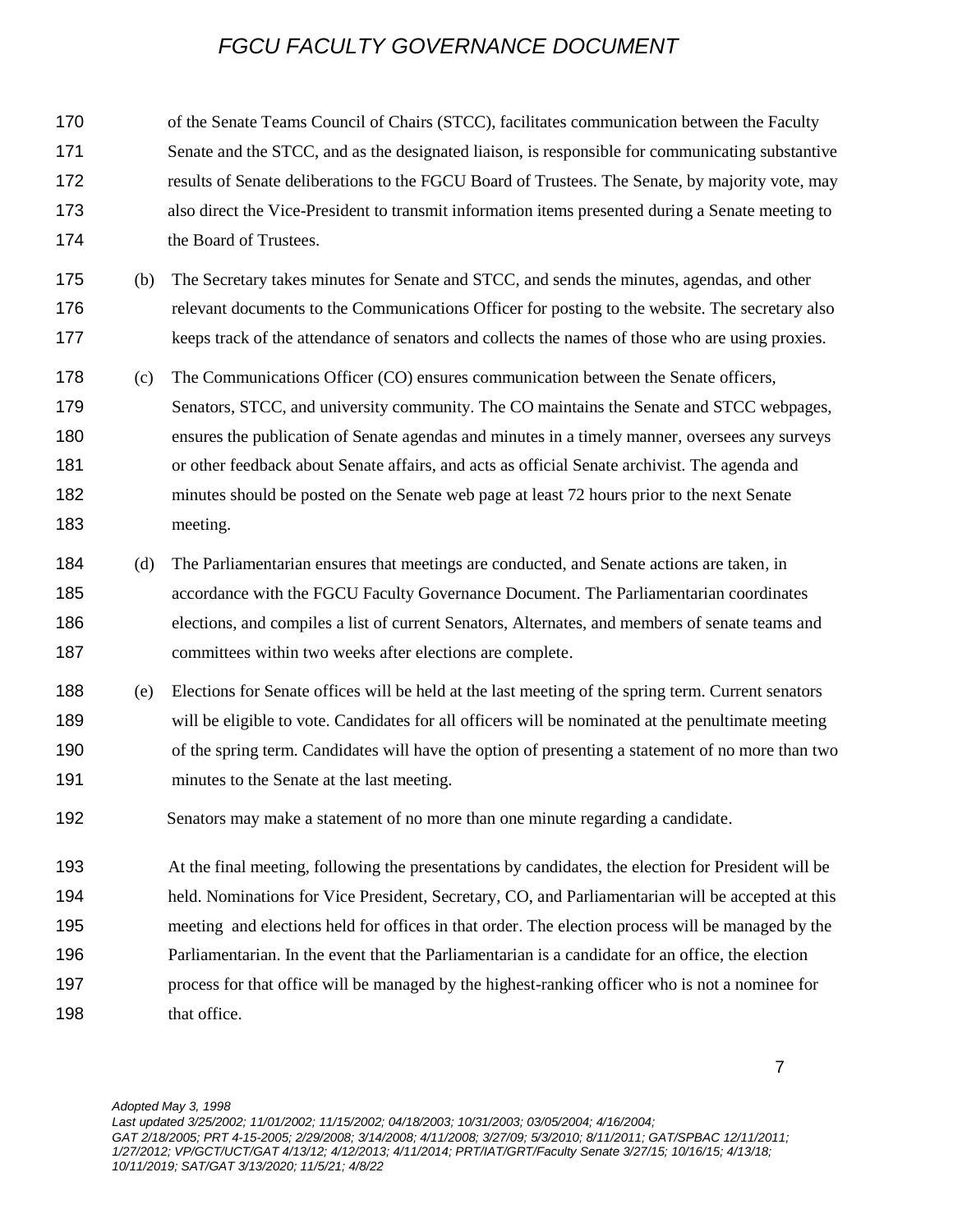| 199<br>200<br>201<br>202<br>203<br>204 | (f) | Any academic advisor, instructor, assistant, associate or full professor or librarian who has<br>completed one academic year of service in the FGCU Faculty Senate before the start of the term<br>of office can be elected as the Faculty Senate secretary, CO or parliamentarian. Any assistant,<br>associate or full professor or librarians with at least three years' experience as a faculty member<br>at FGCU, including at least one year experience in the FGCU faculty senate, at the beginning of<br>the term in question, can be elected to the office of faculty senate vice president or president. |
|----------------------------------------|-----|-------------------------------------------------------------------------------------------------------------------------------------------------------------------------------------------------------------------------------------------------------------------------------------------------------------------------------------------------------------------------------------------------------------------------------------------------------------------------------------------------------------------------------------------------------------------------------------------------------------------|
| 205<br>206<br>207<br>208               | (g) | The Senate President and the immediate past Senate President shall represent the Senate as full<br>voting members of the Advisory Council of Faculty Senates (ACFS). The Senate Vice President<br>shall be an alternate member of the ACFS and in case of absence of one of the full members shall<br>assume the rights and privileges of that full member.                                                                                                                                                                                                                                                       |
| 209                                    |     | <b>Section 3.04 Operation</b>                                                                                                                                                                                                                                                                                                                                                                                                                                                                                                                                                                                     |
| 210<br>211                             | (a) | Two - thirds (sixty-six percent) of the voting members of the Faculty Senate must be present to<br>constitute a quorum at any meeting.                                                                                                                                                                                                                                                                                                                                                                                                                                                                            |
| 212<br>213                             | (b) | The Senate may deliberate, make recommendations to the university and take actions when<br>appropriate on any matter impacting the academic mission of the University.                                                                                                                                                                                                                                                                                                                                                                                                                                            |
| 214<br>215<br>216                      | (c) | Proxy votes will be allowed by a formal written designation to the Senate secretary. Proxy votes<br>will count toward determination of a quorum for the purpose of conducting the business item(s)<br>named in the proxy.                                                                                                                                                                                                                                                                                                                                                                                         |
| 217<br>218                             | (d) | The Faculty Senate communicates directly with the University administration through the elected<br>Senate President.                                                                                                                                                                                                                                                                                                                                                                                                                                                                                              |
| 219                                    | (e) | Faculty Senate meetings are open to all. The non-Senate faculty members attending a                                                                                                                                                                                                                                                                                                                                                                                                                                                                                                                               |
| 220<br>221<br>222                      |     | Senate meeting constitute a gallery. Faculty members in the gallery may participate in Senate<br>discussions, and may be recognized by Senate officers in the same manner as Senators, but may<br>not vote on Senate issues.                                                                                                                                                                                                                                                                                                                                                                                      |
| 223                                    | (f) | Discussion of business items by the Faculty Senate is limited to fifteen (15) minutes.                                                                                                                                                                                                                                                                                                                                                                                                                                                                                                                            |
| 224<br>225<br>226                      |     | Reports delivered during meetings of the Faculty Senate are also limited to 15 minutes. The time<br>allotted for such discussion and reporting may be extended by affirmation of two-thirds of the<br>voting Senators present.                                                                                                                                                                                                                                                                                                                                                                                    |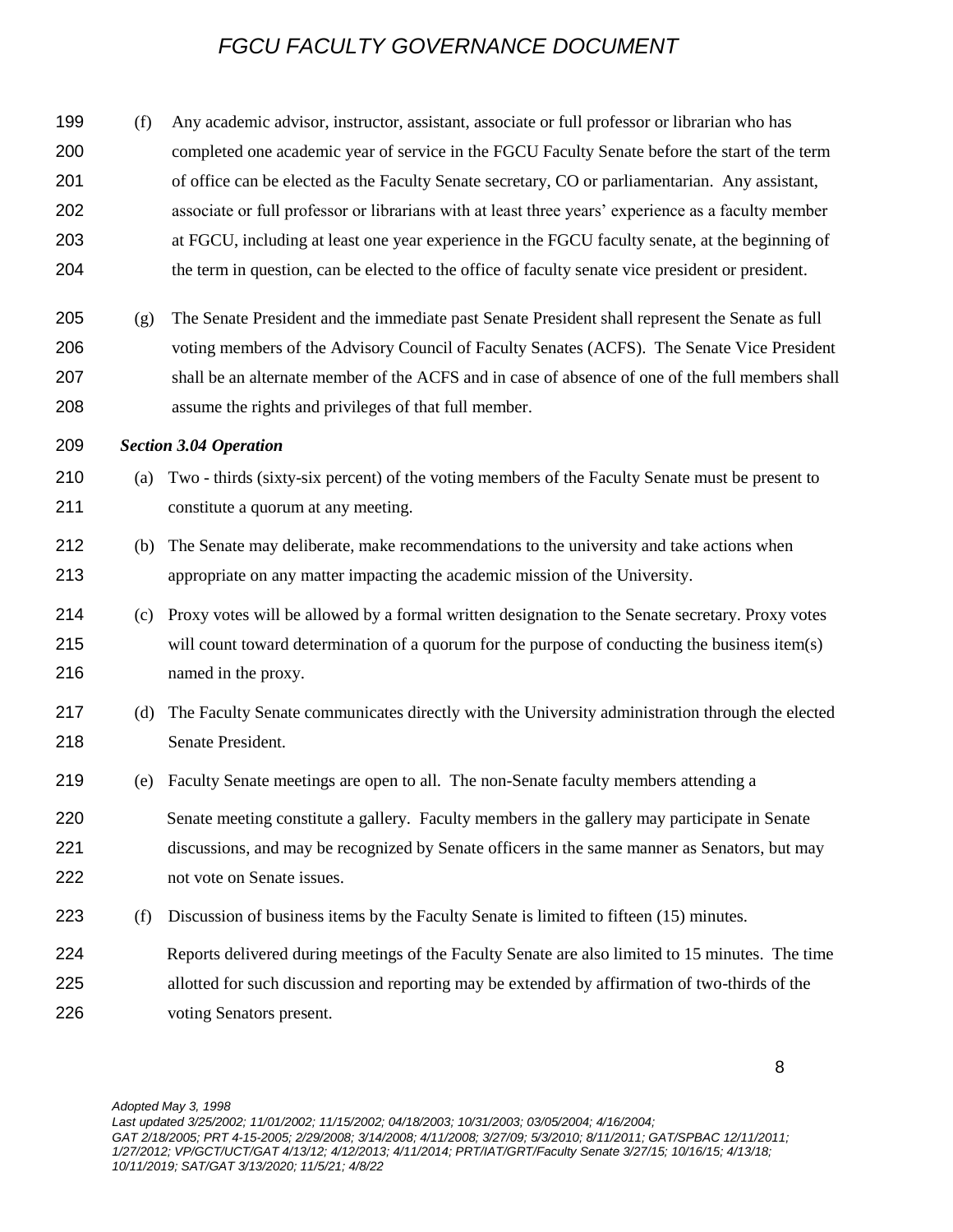(g) Proposed resolutions or items of business should be communicated to the Senate officers as soon as possible. The officers will then evaluate the content and, if necessary, consult with the Senate Team Council of Chairs or other relevant operational areas. When a resolution or item of business 230 is placed on a future meeting's agenda, it is listed as a New Business item. The Senate body may not take action on the item while it is classified as New Business, unless parliamentary procedure is suspended by vote. The item may then recur to a second meeting, where it is classified as Old Business. Old Business items require a Senate vote (most commonly affirmation of the business, negation of the business, or returning the business to its originator for further revision).

 (i) If a New Business item requires early action, Senators may vote to suspend rules to vole on the issue at that same meeting.

(h) Summer Senate Term

 (i) In the event that a formal response by the Faculty Senate is required during the summer hiatus, the following rules of operation shall apply.

### (ii)Definitions specific to this subsection:

- (a) The *Summer Senate Term* shall be the period of time between the last regularly scheduled Senate meeting of the spring term extending to the first regularly scheduled Senate meeting of the subsequent fall term.
- (b) The *Summer Senate* shall consist of those senators whose term of incumbency shall extend throughout the Summer Senate Term per Section 3.02 hereof, and who declare on or before the last regularly scheduled session of the Faculty Senate prior to such Summer Senate Term that they agree to serve in the capacity described below in Section 3.04(h) (iv), such declaration to be made in
- writing to the Faculty Senate Secretary. All Faculty Senators who elect not to participate in the Summer Senate by so doing affirm their agreement with and support of the actions taken by the Summer Senate.
- (c) The *Summer Senate Quorum* shall be one-half of the quorum required for the last regularly scheduled Faculty Senate session prior to the Summer Senate Term.
- (d) The *Summer Senate Executive Team (SSET)* shall consist of the incumbent Senate officers, who shall be considered to have made the declaration required in Section 3.04(h)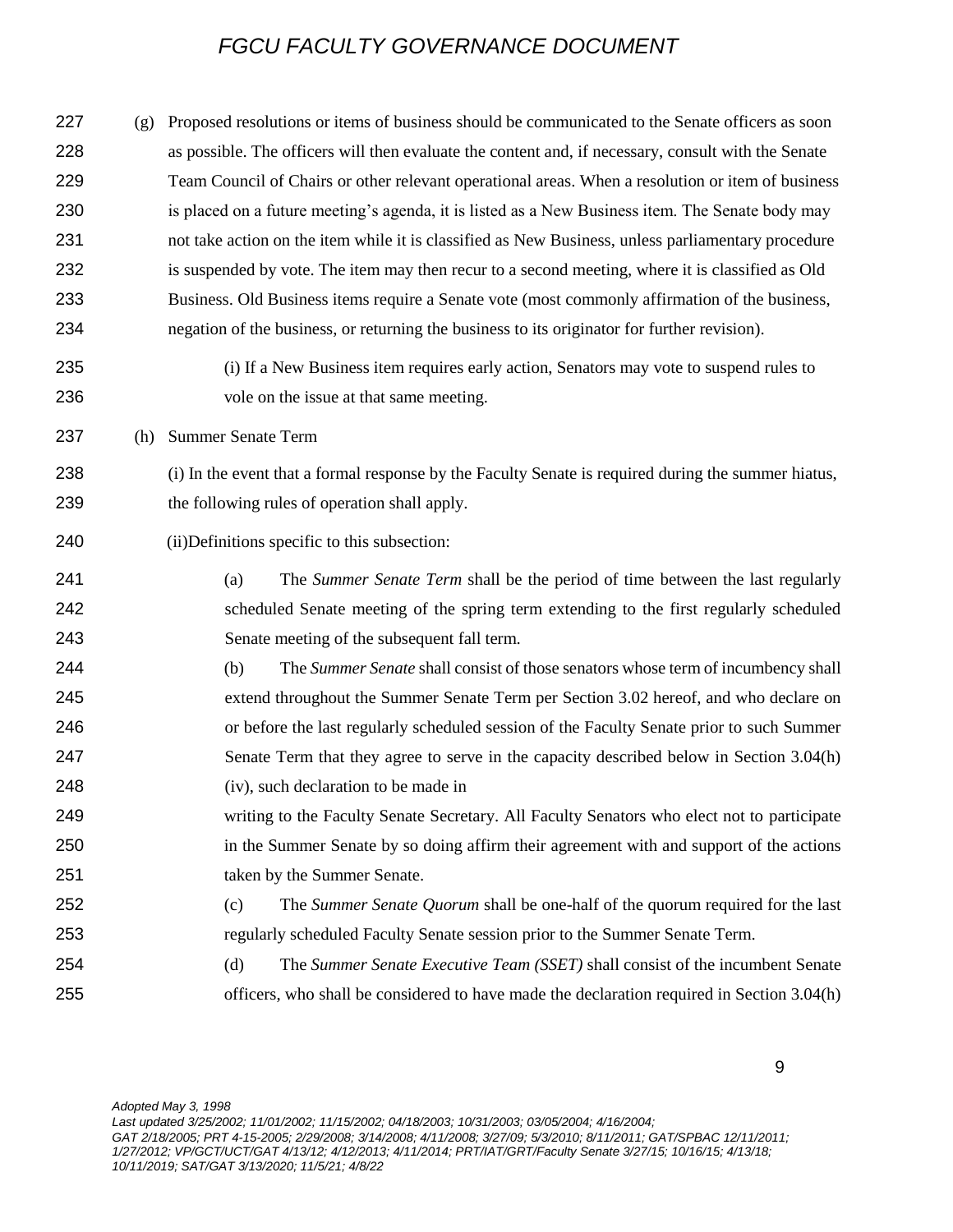| 256 | (ii) (b). In the event that an incumbent officer resigns from the Senate without replacement,      |
|-----|----------------------------------------------------------------------------------------------------|
| 257 | the SSET Team shall nevertheless be considered fully constituted.                                  |
| 258 | (iii) For the purposes of this Subsection, electronic communications shall be deemed equivalent to |
| 259 | written communications.                                                                            |
| 260 | (iv) Summer Operation:                                                                             |
| 261 | (a) Authority for all matters relating to the operation of the Summer Senate shall be              |
| 262 | vested in the SSET.                                                                                |
| 263 | (b) All official actions of the Summer Senate shall be binding upon the full Faculty               |
| 264 | Senate.                                                                                            |
| 265 | (c) Any matter which is accepted by the SSET for consideration and/or action by the                |
| 266 | Summer Senate may be resolved by the SSET without prior consultation of the Summer                 |
| 267 | Senate provided the SSET is unanimous in so doing.                                                 |
| 268 | (d) Any matter which is accepted by the SSET for consideration and/or action by the                |
| 269 | Summer Senate and which cannot be resolved unanimously by the SSET, or which the                   |
| 270 | SSET wishes to refer to the Summer Senate, shall be put before the Summer Senate in the            |
| 271 | manner prescribed by Subsection 3.04(h)(iv)(e).                                                    |
| 272 | (e) The Faculty Senate Secretary, or, if unavailable, the Faculty Senate                           |
| 273 | President's designee, shall contact or attempt to contact all members of the Summer                |
| 274 | Senate by FGCU e-mail for the purpose of communicating the matter to be resolved,                  |
| 275 | together with all relevant materials which may be electronically sent, and establish a             |
| 276 | deadline for the response of the Summer Senate. All such communication by the                      |
| 277 | Secretary or designee shall be uniform to the members of the Summer Senate. The format             |
| 278 | for response shall be determined by the SSET and shall permit only a vote of preference            |
| 279 | among options to resolve the matter(s) at hand, and shall not be deemed to require debate          |
| 280 | or discussion.                                                                                     |
| 281 | (f)<br>Each member of the Summer Senate shall provide the SSET on or before the                    |
| 282 | established deadline a vote regarding the matter(s) at hand. Any vote received after the           |
| 283 | deadline is subject to disqualification.                                                           |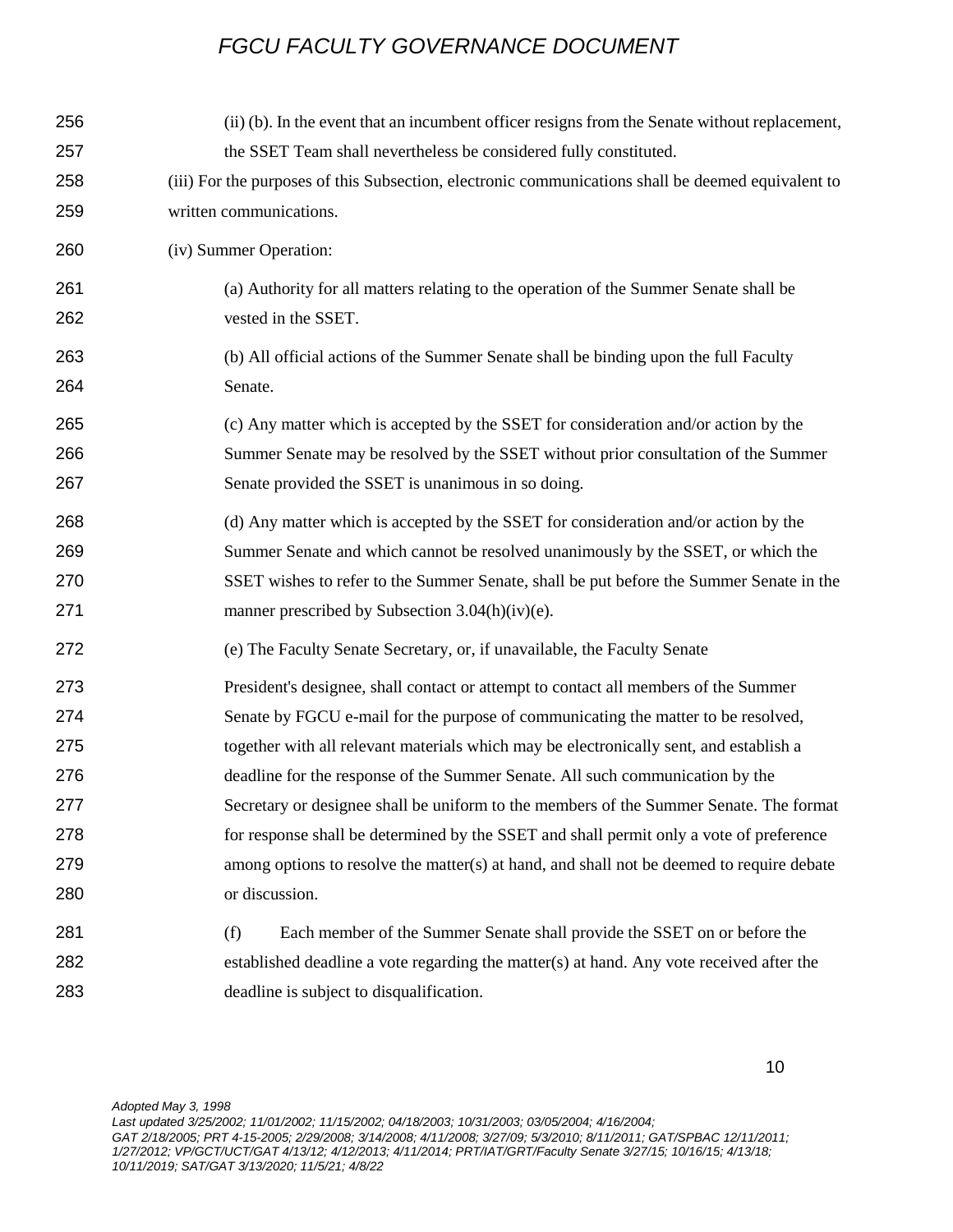| 284                      |            | Any voting for which the number of votes equals or exceeds the number required<br>(g)                                                                                                                                                                                                   |
|--------------------------|------------|-----------------------------------------------------------------------------------------------------------------------------------------------------------------------------------------------------------------------------------------------------------------------------------------|
| 285                      |            | for a Summer Senate Quorum shall be deemed binding on the Faculty Senate as a whole,                                                                                                                                                                                                    |
| 286                      |            | and carry the authority of the Faculty Senate.                                                                                                                                                                                                                                          |
| 287<br>288<br>289        |            | Any voting for which the number of votes is less than the number required for a<br>(h)<br>Summer Senate Quorum shall cause the relevant matter to be referred back to the SSET<br>for resolution in its sole discretion.                                                                |
| 290<br>291<br>292<br>293 |            | The results of all voting and subsequent actions taken by the SSET shall be<br>(i)<br>communicated to the entire Faculty Senate in a timely manner by the SSET, such<br>communication deemed to have been completed upon sending an e-mail with any<br>relevant supporting information. |
| 294                      | Article 4. | <b>Standing Teams</b>                                                                                                                                                                                                                                                                   |
| 295                      |            | <b>Section 4.01 General Principles</b>                                                                                                                                                                                                                                                  |
| 296                      | (a)        | Membership in standing teams allows representation from all academic units.                                                                                                                                                                                                             |
| 297<br>298<br>299        | (b)        | All faculty standing teams initiate proposals and actions concerning their areas of responsibility<br>and institutional effectiveness whenever they feel that such proposals and actions are needed and<br>appropriate. No standing team may assume responsibilities                    |
| 300<br>301               |            | beyond those designated in the Faculty Governance Document without prior approval from the<br>Faculty Senate.                                                                                                                                                                           |
| 302<br>303<br>304        | (c)        | The faculty of the academic units elects members to all standing teams except the Senate Teams<br>Council of Chairs (STCC). It is the option of any academic unit to forgo participation on any<br>faculty team.                                                                        |
| 305                      | (d)        | Representatives to standing teams are elected at the same time as Senators.                                                                                                                                                                                                             |
| 306<br>307<br>308        | (e)        | Teams may establish task forces and <i>ad hoc</i> teams, which will be chaired by a member of the<br>standing team. Establishment of any sub-teams with duties expected to require more than one<br>semester to complete requires approval of the Senate.                               |
| 309<br>310               | (f)        | The VPAA or a designee thereof has the opportunity to serve in an ex officio capacity to each<br>faculty standing team.                                                                                                                                                                 |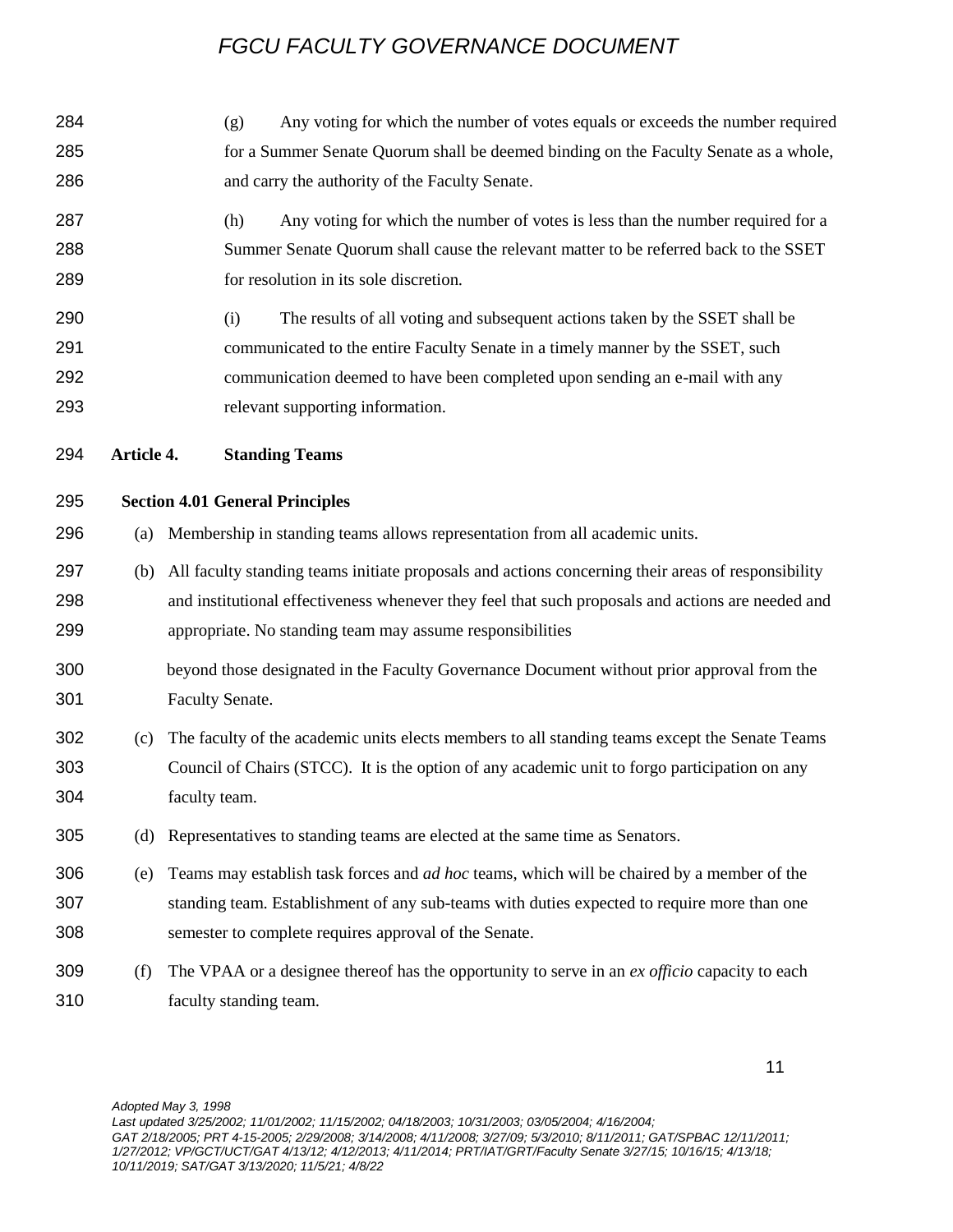(g) Each standing team elects a chair to lead the work of the team by calling team meetings, developing agendas, and assisting the team's work in other appropriate areas. Chairs are expected to attend Senate meetings where items originating from their teams are on the agenda; or, if that is not possible, to arrange for some other team member to attend as a representative of the team. The chair must hold at least one face-to-face meeting with a quorum of the team each semester**.**  The chair serves as a member of the STCC. No faculty member may concurrently serve as the chair of more than one standing team. (h) The terms of service for standing team members shall be three (3) years, with elections for seats to be held according to the schedule published and approved by the Institutional Affairs Team and Senate Executive Team. (i) If the need arises for replacement of a standing team member, the chair of that team notifies the Senate parliamentarian, who is responsible for contacting the faculty leadership of the respective unit for possible replacement of that team member until the end of the original term. **Section 4.02 Composition, Responsibilities and Duties of Senate Team Council of Chairs (a) Composition**  The Senate Team Council of Chairs (STCC) consists of the following members of the Faculty Senate: the President, the Vice President, the Secretary, CO, and the current chairs of the other standing teams and the President of the UFF chapter. The immediate Past President of the Senate shall be an *ex officio* member. The Vice President of the Senate acts as the chair of the STCC and will set the agenda for and facilitate STCC meetings. **(b) Responsibilities and Duties**  The STCC will coordinate operations between the standing teams and Senate. They will suggest Senate agenda items that have been generated from standing team reports, and assign issues brought from Senate to the appropriate standing team. **Section 4.03 Composition, Responsibilities, and Duties of Faculty Standing Teams**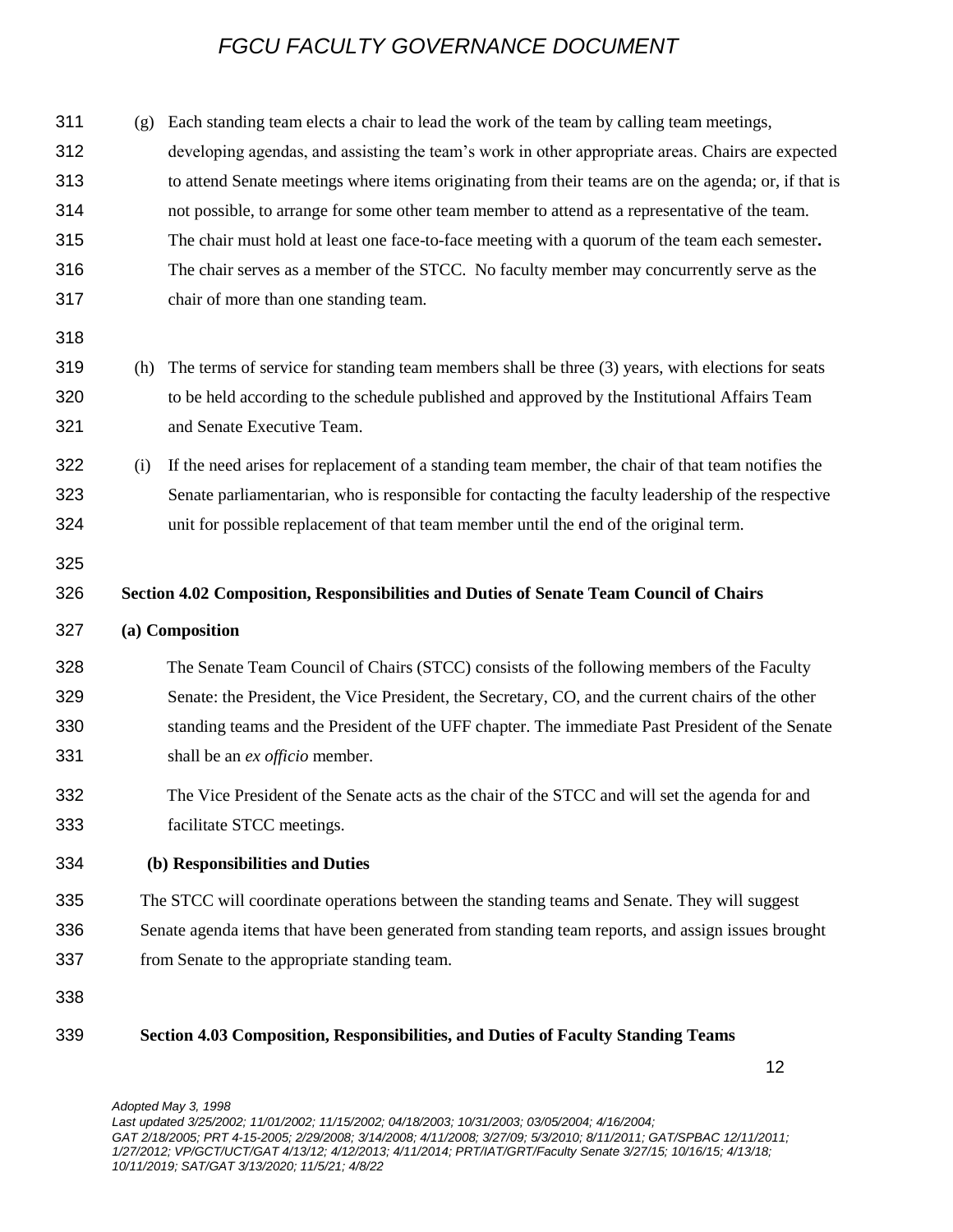### **(a) Faculty Affairs Team**

### **(i) Composition**

 The Faculty Affairs Team consists of two (2) faculty members representing each academic unit, with the exception of University Library and University Advising, which may choose to have only one. At least one member from each unit must be at the rank of Associate Professor or higher, with the exception of University Library and University Advising. Members must have at least four years full-time experience in higher education to be eligible for service on the Faculty Affairs Team.

### **(ii) Responsibilities and Duties**

 The Faculty Affairs Team is a standing committee of the collegial faculty governance system, reporting to the Faculty Senate. It provides a direct faculty voice regarding all personnel-related matters pertaining to faculty that are not subject to collective bargaining, as well as the traditional professional expectations and responsibilities of faculty. The team, at the direction of the Senate leadership, reviews and recommends policies, consistent with the Collective Bargaining Agreement, concerning matters relating to:

- (a) general faculty status of university employees, in situations where faculty or nonfaculty status is not delineated by the Collective Bargaining Agreement;
- (b) annual review, promotion, and reappointment issues across academic units;
- (c) assessment of faculty teaching, research, and service;
- (d) merit criteria;
- (e) the availability and allocation of summer support opportunities;
- (f) professional development and resource support;
- (g) the ownership and use of intellectual property;
- (h) academic freedom and integrity issues;
- (i) criteria for honorary faculty status, including Emeritus status; and
- (j) other issues of traditional academic concern related to faculty expectations and responsibilities.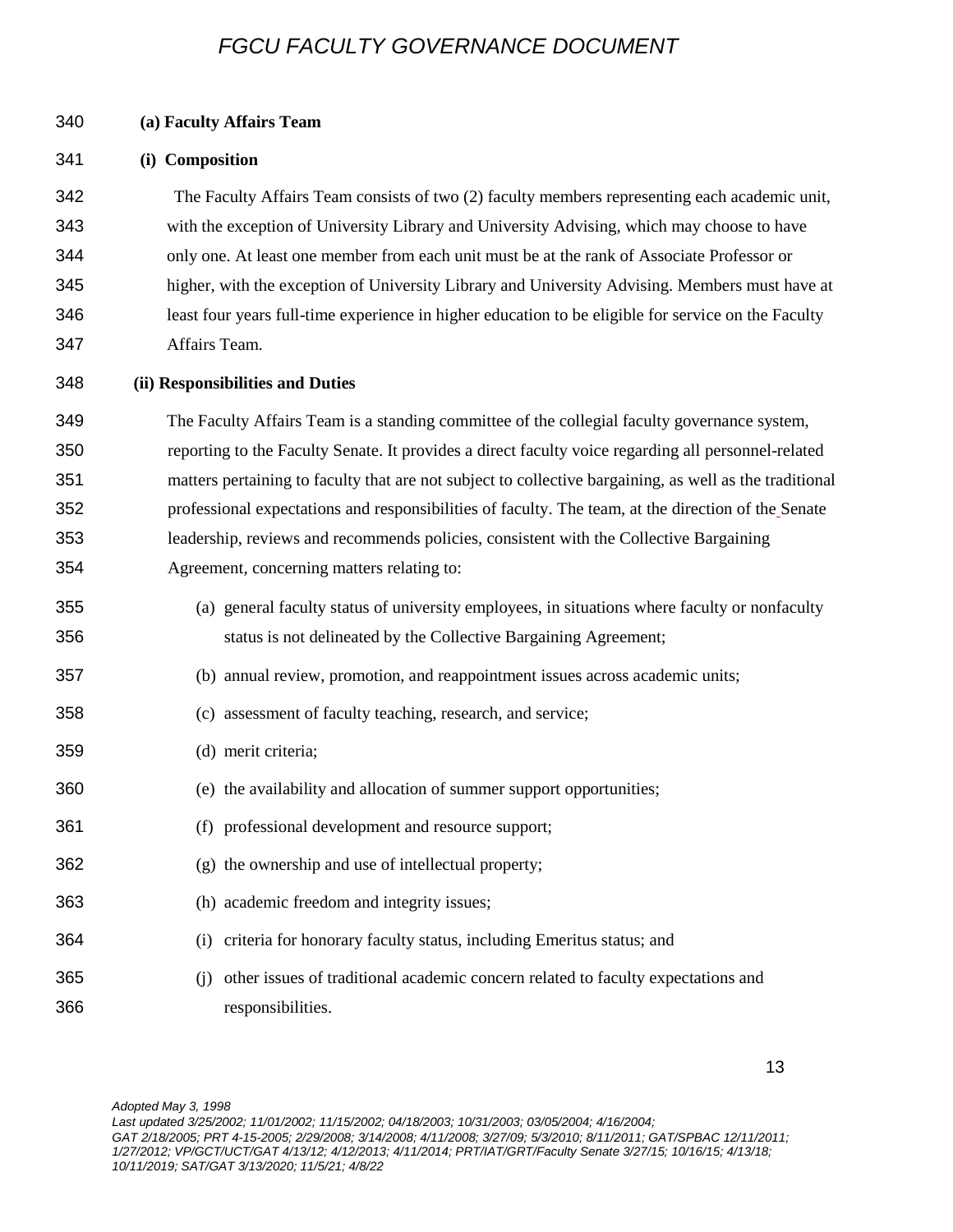| 367 | The Faculty Affairs Team does not negotiate or otherwise determine terms and conditions of       |
|-----|--------------------------------------------------------------------------------------------------|
| 368 | employment. Any recommendations related to terms and conditions of employment will be            |
| 369 | forwarded to the UFF chapter leadership for consideration.                                       |
| 370 |                                                                                                  |
| 371 | (b) Student Affairs Team                                                                         |
| 372 | (i) Composition                                                                                  |
| 373 | The Student Affairs Team consists of one faculty member representing each academic unit, one     |
| 374 | voting student member representing the SGA, and one ex officio member appointed by the Dean      |
| 375 | of Students. Ad hoc members will participate as appropriate.                                     |
| 376 | (ii) Responsibilities and Duties                                                                 |
| 377 | The Student Affairs Team is the bridge between faculty and the Division of Student Success and   |
| 378 | Enrollment Management ("The Division"). The Team will share ideas, relevant concerns,            |
| 379 | developments, and other information between faculty and the Division and review and              |
| 380 | recommend policies concerning student success that involve faculty. The Team will relay the      |
| 381 | voice of the faculty to the Division while supporting the Division Comprehensive Plan initiative |
| 382 | to "Develop stronger partnerships with the academic programs and faculty".                       |
| 383 |                                                                                                  |
| 384 | (c) Undergraduate Curriculum Team                                                                |
| 385 | (i) Composition                                                                                  |
| 386 | The Undergraduate Curriculum Team (GCT) consists of one faculty member representing each         |
| 387 | academic unit, a representative(s) from the Office of Academic and Curriculum Support (ex        |
| 388 | officio) and the General Education Director (ex officio).                                        |
| 389 |                                                                                                  |
| 390 | (ii) Responsibilities and Duties                                                                 |
| 391 | The members of the UCT serve as a unified university entity to review and coordinate among the   |
| 392 | academic programs, schools, and colleges so as to (a) preserve and maintain the integrity of     |
| 393 | curriculum and course offerings, (b) review and resolve curricular issues,                       |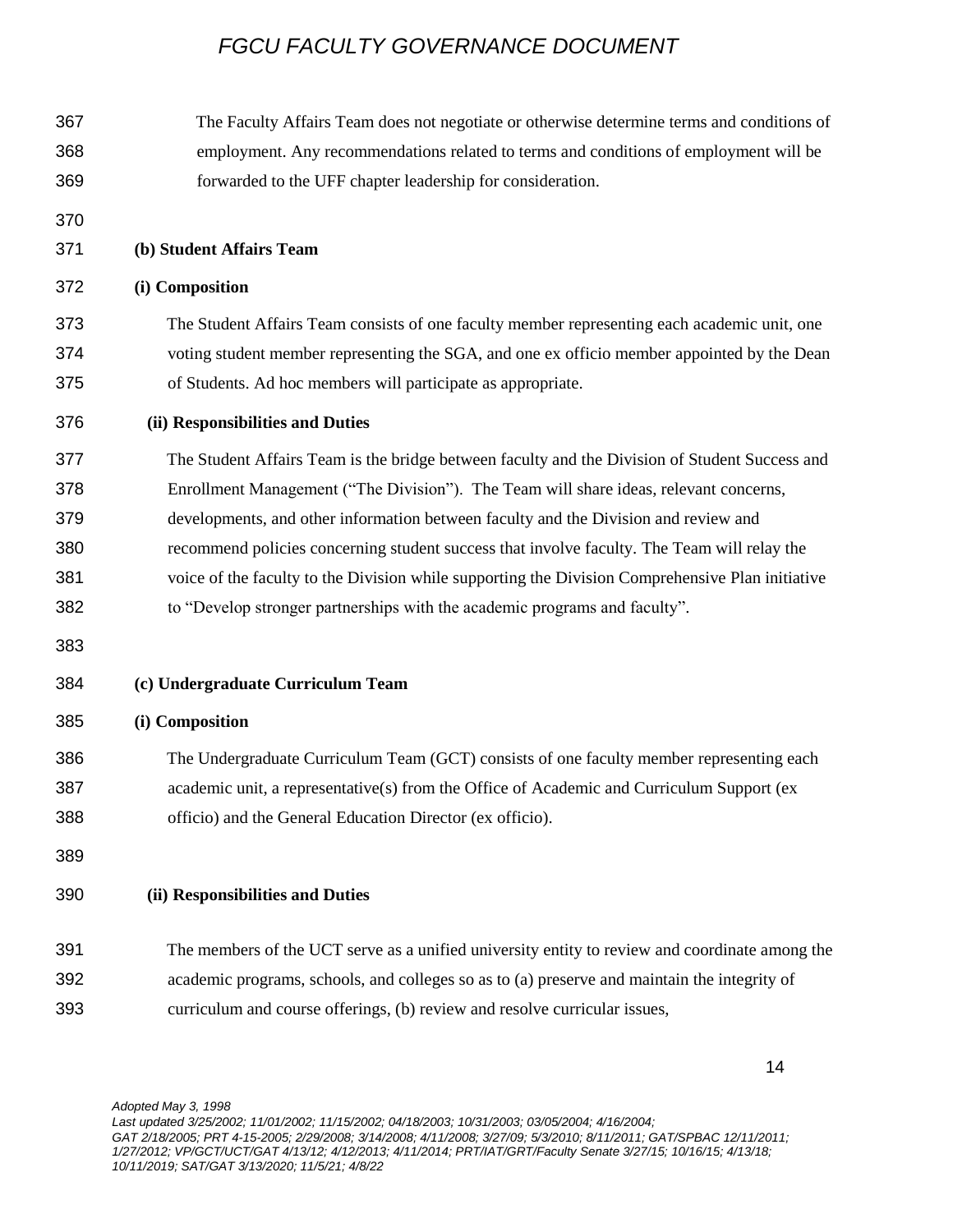(c) assure public accountability by the university, (d) report to the Faculty Senate, and (e) collaborate with the General Education Council, Graduate Affairs Team, and Graduate Curriculum Team as appropriate. When the college representative to the Undergraduate Curriculum Team is not qualified or chooses not to present changes to the curriculum from other disciplines in the college they represent, the team may invite representatives from that discipline to present the changes and answer questions from the curriculum team.

- The Undergraduate Curriculum Team is responsible for developing policies and procedures associated with the creation, maintenance and revision of undergraduate curriculum, academic policies and standards, and accreditation issues. The Undergraduate Curriculum Team will review proposed changes in, additions to, and deletions from the undergraduate curriculum, course descriptions and catalog information, and will forward recommendations to the Office of Academic Affairs.
- 

### **(d) Graduate Affairs Team**

### **(i) Composition**

 The Graduate Affairs Team (GAT) consists of one faculty member with graduate faculty Member or Associate Member status representing each College; one faculty member representing Library Services who is the liaison to a graduate program; one representative from the Office of Graduate Studies one representative from the Office of Academic and Curriculum Support and one representative from the Office of Graduate Admissions as non-voting ex-officio members; one graduate student representative and one graduate student alternate (both of whom may attend any meeting) appointed by the Student Government President (1-year term) to serve as non-voting ex-officio members.

### **(ii) Responsibilities and Duties**

 The Graduate Affairs Team will review and recommend action to the Faculty Senate on all matters pertaining to university-level policies concerning graduate academic programs. These include, but are not limited to, (a) minimum requirements for graduate faculty eligibility, (b) admission to and completion of graduate programs, (c) final submissions of theses and

dissertations, (d) the graduate grading system, (e) graduate research committees, (f) the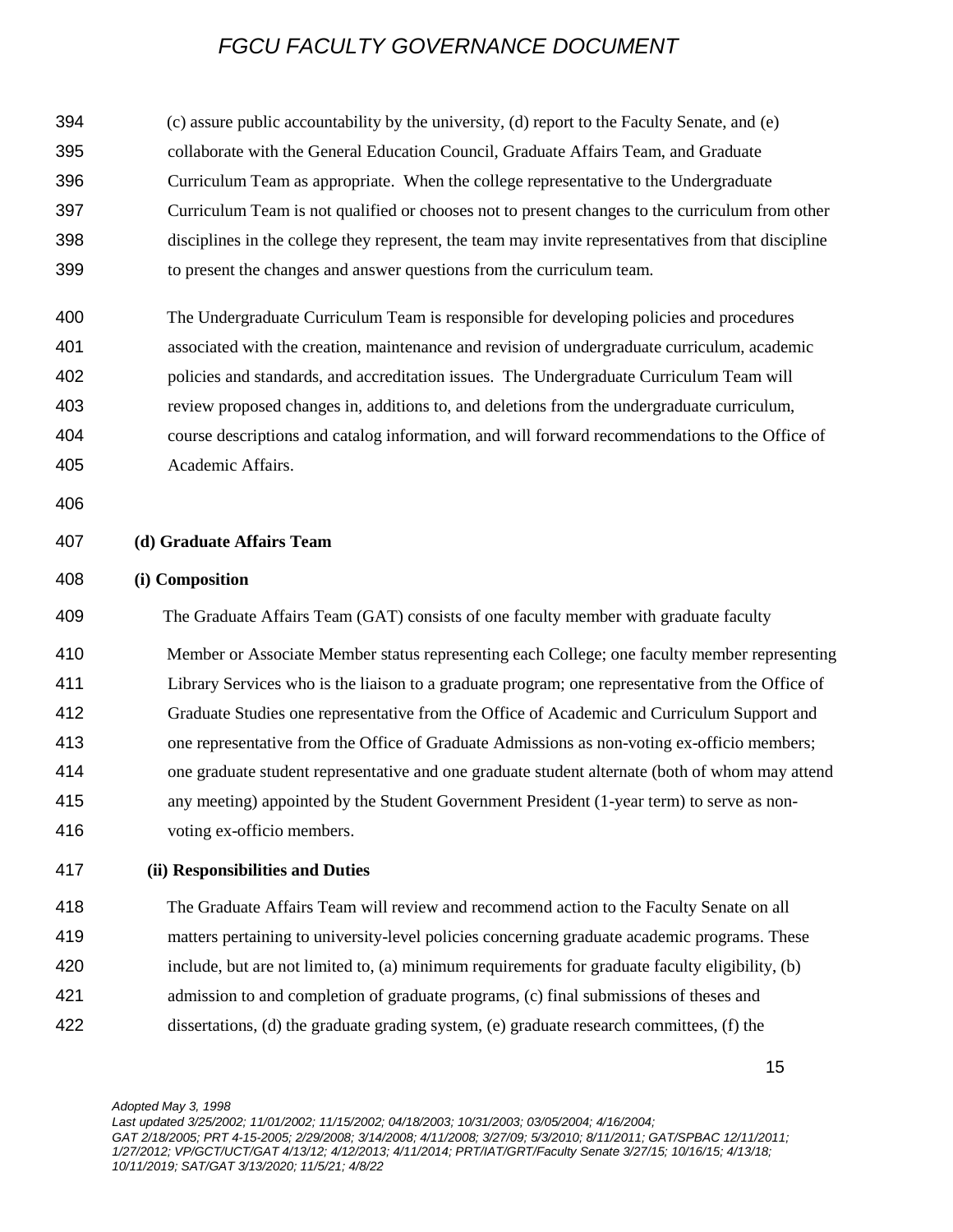distribution of graduate student assistantships and tuition waivers, and (g) the review of proposed changes to program-level policies to ensure compliance with university-level graduate policies, and (h) honorary degrees committee. The GAT will review petitions from faculty members and graduate students appealing decisions based on university graduate academic policies and procedures as well as from applicants appealing for reconsideration of admission, and will forward recommendations to the Director of Graduate Studies. The GAT is not responsible for considering student appeals covered by other university or college committees including, but not limited to, grade appeals, appeals for reinstatement, appeals for residency reclassification, tuition and fee appeals, and withdrawal policy appeals.

### **(e) Graduate Curriculum Team**

### **(i) Composition**

 The Graduate Curriculum Team (GCT) shall consist of one faculty member with graduate faculty Member or Associate Member status representing each College; and one faculty member representing Library Services who is the liaison to a graduate program. Ex-officio members include the Director of Graduate Studies, one representative from the Office of Academic and Curriculum Support, and one graduate student representative (1-year term) appointed by the Student Government President. Other ex-officio members (1-year term) may be appointed by the Team's chair as appropriate to the Team's task.

#### **(ii) Responsibilities and Duties**

 The members of the GCT serve as a unified university entity to review and coordinate among the academic programs, schools and colleges so as to (a) preserve and maintain the integrity of curriculum and course offerings, (b) review and resolve curricular issues, (c) assure public accountability by the university, (d) report to the Faculty Senate and (e) collaborate with the GAT and UCT as appropriate. The GCT may invite representatives from programs proposing curriculum changes to present the proposed changes and answer questions from the GCT. The GCT is responsible for developing policies and procedures associated with the creation, maintenance and revision of graduate curriculum. The Graduate Curriculum Team will review proposed changes in, additions to, and deletions from the graduate curriculum, course descriptions, and catalog information and will forward recommendations to the Office of Academic Affairs.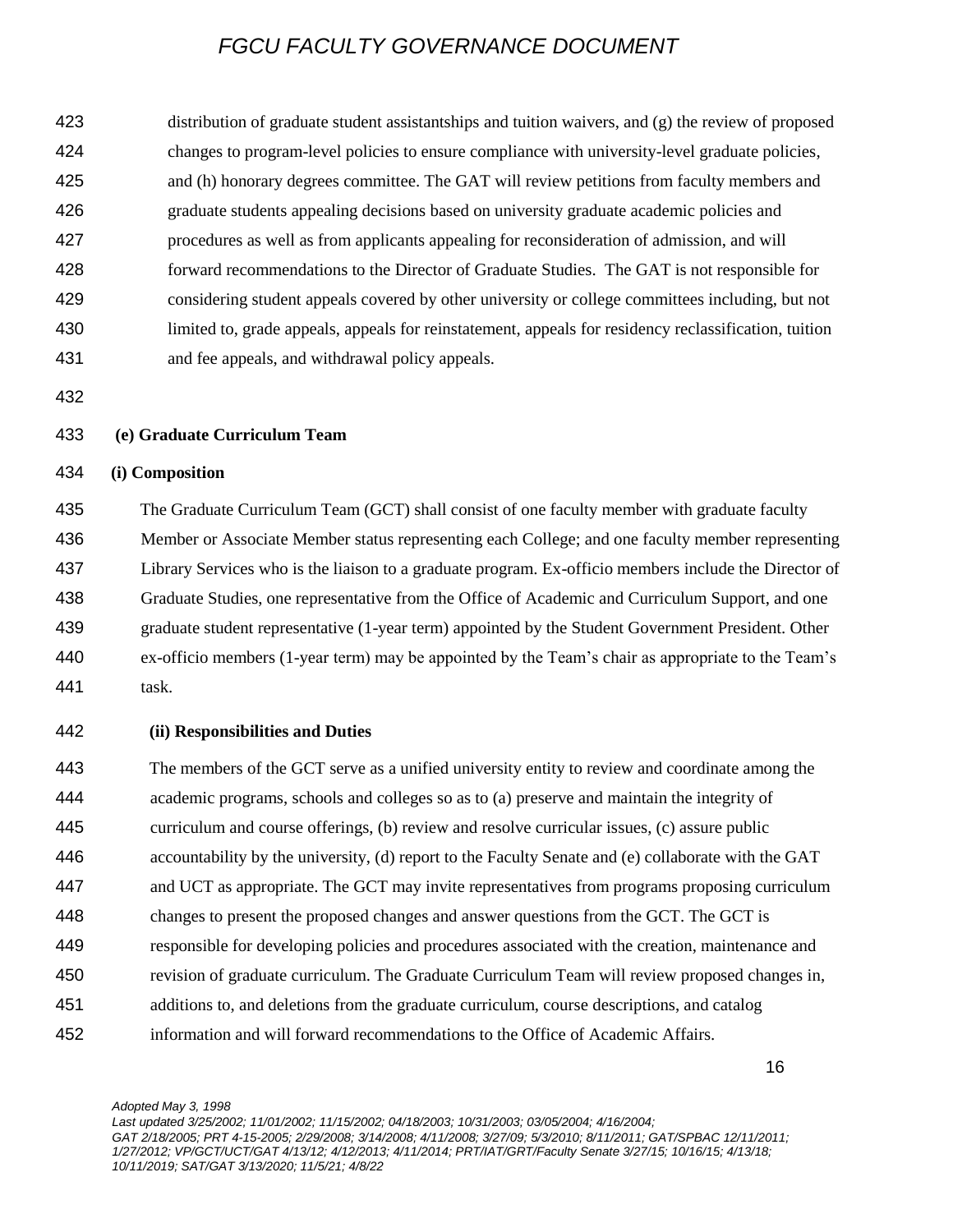| 453                                                                |                                                                                                                                                                                                                                                                                                                                                                                                                                                                                                                                                                                                                                                                                                                                                      |
|--------------------------------------------------------------------|------------------------------------------------------------------------------------------------------------------------------------------------------------------------------------------------------------------------------------------------------------------------------------------------------------------------------------------------------------------------------------------------------------------------------------------------------------------------------------------------------------------------------------------------------------------------------------------------------------------------------------------------------------------------------------------------------------------------------------------------------|
| 454                                                                | (f) Institutional Affairs Team                                                                                                                                                                                                                                                                                                                                                                                                                                                                                                                                                                                                                                                                                                                       |
| 455                                                                | (i) Composition                                                                                                                                                                                                                                                                                                                                                                                                                                                                                                                                                                                                                                                                                                                                      |
| 456<br>457<br>458                                                  | The Institutional Affairs Team consists of one faculty member representing each academic unit<br>and one student appointed by the SGA, one representative of the Staff Advisory Council (SAC),<br>and up to five (5) ex officio members to be appointed by the President of FGCU (or designee).                                                                                                                                                                                                                                                                                                                                                                                                                                                      |
| 459                                                                | (ii) Responsibilities and Duties                                                                                                                                                                                                                                                                                                                                                                                                                                                                                                                                                                                                                                                                                                                     |
| 460<br>461<br>462<br>463<br>464<br>465<br>466<br>467<br>468<br>469 | The Institutional Affairs Team is a standing committee of the collegial faculty governance<br>system, reporting to the Faculty Senate. It functions as a faculty advisory group and coordinates<br>with University administration, University governance structures, other nonacademic units as<br>well as the community on institutional policy matters. The team will investigate, review and make<br>policy recommendations concerning all matters relating to, but not limited to, campus planning;<br>environmental concerns, institutional effectiveness; academic assessment; support of faculty<br>research, scholarship, and service; academic calendar; and boundary-spanning activities and gifts.<br>(g) Library Team<br>(i) Composition |
| 470<br>471                                                         | The Library Team consists of one member representing each academic unit and the Dean of<br>Library Services serving as an ex officio member.                                                                                                                                                                                                                                                                                                                                                                                                                                                                                                                                                                                                         |
| 472                                                                | (ii) Responsibilities and Duties                                                                                                                                                                                                                                                                                                                                                                                                                                                                                                                                                                                                                                                                                                                     |
| 473                                                                | The University Library Committee functions as an advisory group to the Dean of Library                                                                                                                                                                                                                                                                                                                                                                                                                                                                                                                                                                                                                                                               |
| 474<br>475<br>476                                                  | Services. The team will review and make recommendations on matters relating to the Library,<br>such as, but not limited to, library instruction, service policies, collection development, and<br>library technology development.                                                                                                                                                                                                                                                                                                                                                                                                                                                                                                                    |
| 477                                                                |                                                                                                                                                                                                                                                                                                                                                                                                                                                                                                                                                                                                                                                                                                                                                      |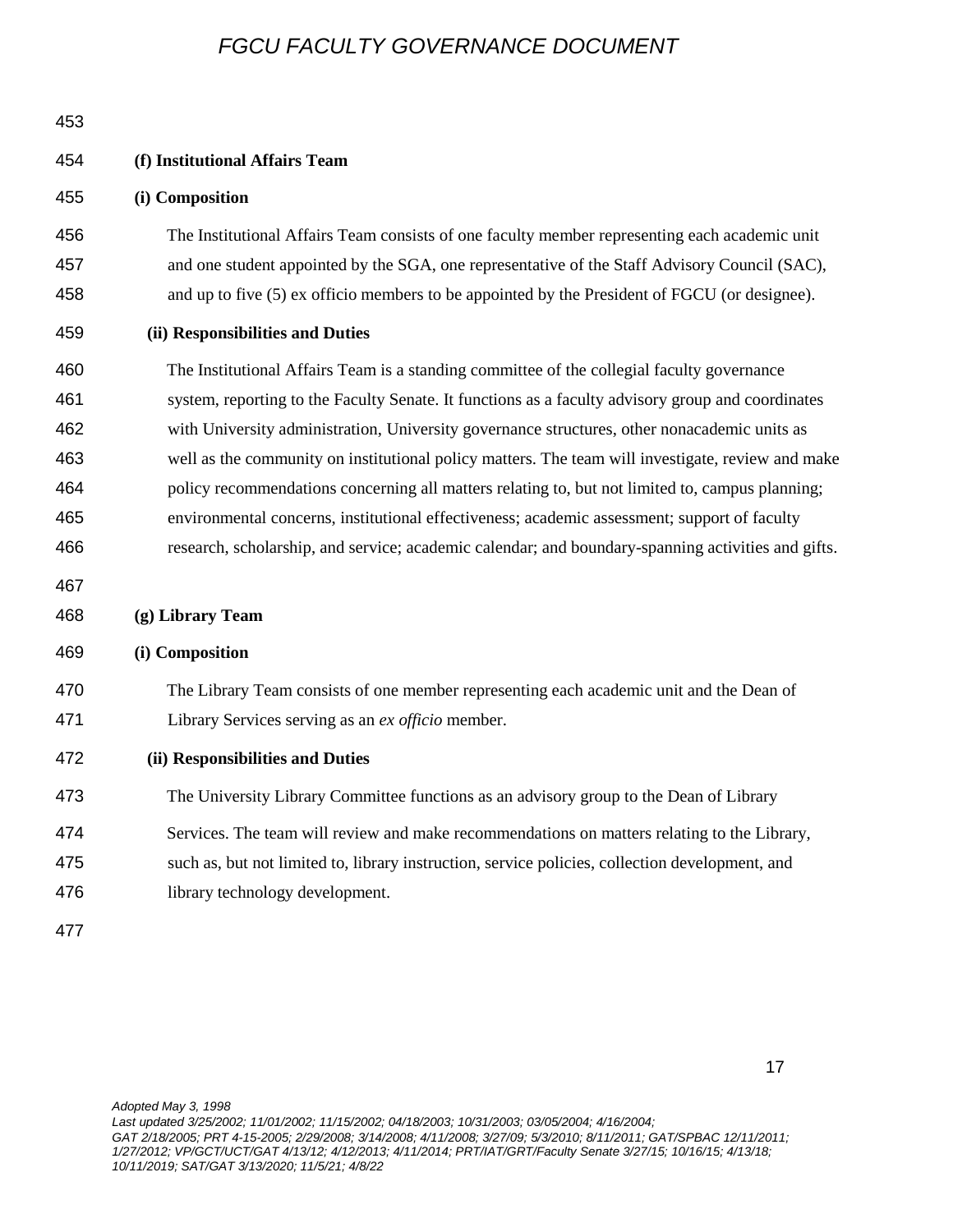| 478 | (h) Grants and Research Team                                                                      |
|-----|---------------------------------------------------------------------------------------------------|
| 479 | (i) Composition                                                                                   |
| 480 | The Grants and Research Team consists of one faculty member representing each academic unit.      |
| 481 | Additionally, two representatives from the Office of Research and Sponsored Programs will serve   |
| 482 | as non-voting, ex officio members. One will be a designee of the Office of Scholarly Innovation   |
| 483 | & Student Research, and one will be a designee of Sponsored Programs. The Team chair is           |
| 484 | elected by the Grant and Research Team and must have served at least two years on the Grants      |
| 485 | and Research Team.                                                                                |
| 486 | (ii) Responsibilities and Duties                                                                  |
| 487 | The Grants and Research Team is a standing committee of the collegial faculty governance          |
| 488 | system, reporting to the Faculty Senate. It provides a direct faculty voice regarding all matters |
| 489 | pertaining to the Office of Research and Graduate Studies. The team, at the direction of the      |
| 490 | Senate leadership, reviews and recommends policies, concerning matters relating to research and   |
| 491 | sponsored programs at the University. The Grants and Research Team has specific responsibility    |
| 492 | for:                                                                                              |
| 493 | (a) Reviewing proposals for Center and Institute establishment and making                         |
| 494 | recommendations;                                                                                  |
| 495 | (b) Reviewing annual reports for Centers and Institutes and making recommendations                |
| 496 | regarding their performance and sustainability;                                                   |
| 497 | (c) Reviewing Internal Grant proposals and making recommendations for funding; (d) Reviewing      |
| 498 | Multidisciplinary Research Initiative (MDRI)proposals and making recommendations for              |
| 499 | funding;                                                                                          |
| 500 | (e) Reviewing and selecting from multiple grant proposals where grantor imposes                   |
| 501 | institutional submission limits;                                                                  |
| 502 | (f) Reviewing guidelines and providing support to university-wide research activities, such as    |
| 503 | FGCU's Research Day;                                                                              |
| 504 | (g) Advising the Office of Research and Graduate Studies on all policies, procedures, and matters |
| 505 | related to research and sponsored programs, including items such as appropriation of return       |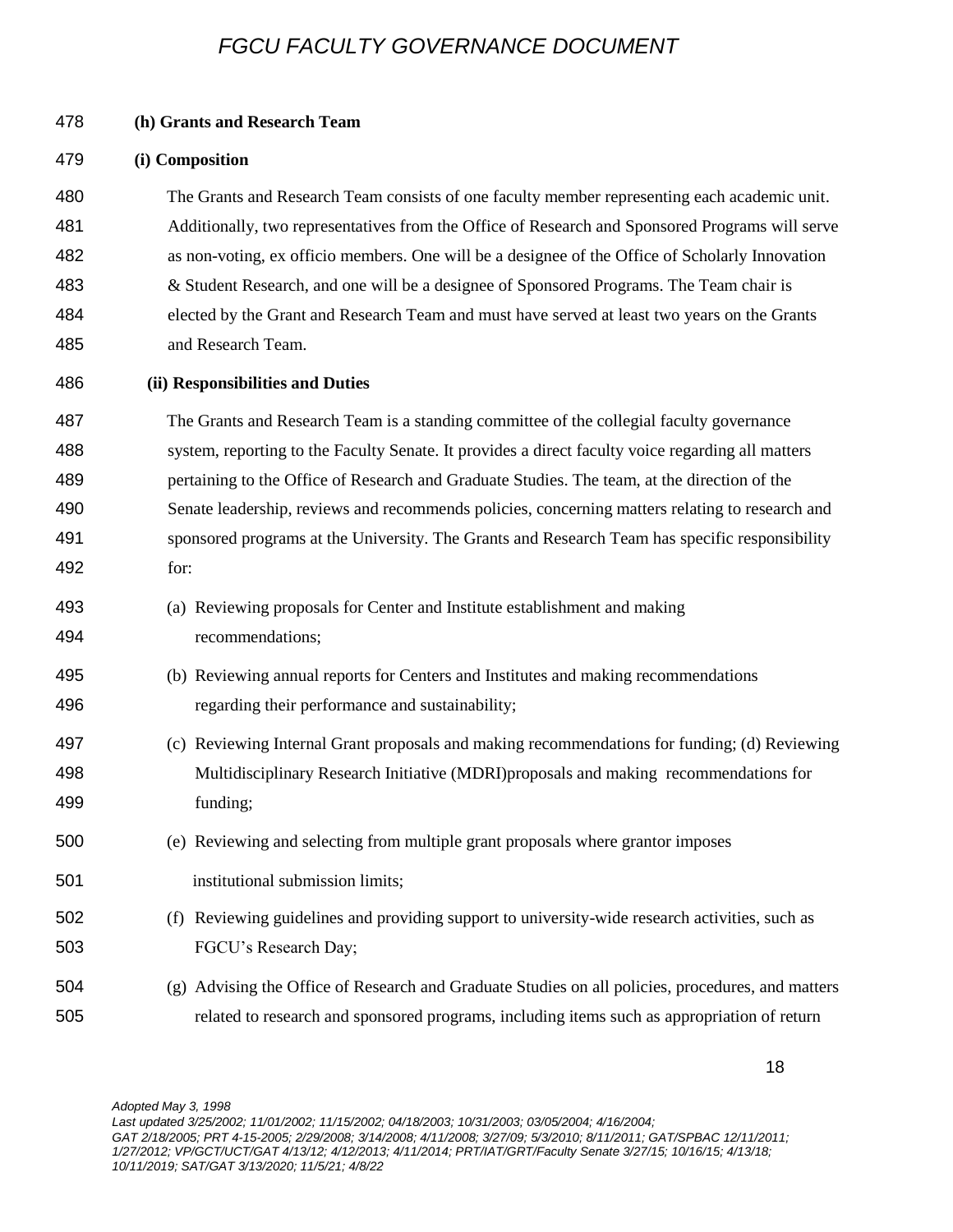| 506<br>507               | overhead funds and recommendations regarding support services to stimulate successful<br>generation of sponsored research.                                                                                                                                                                                                  |
|--------------------------|-----------------------------------------------------------------------------------------------------------------------------------------------------------------------------------------------------------------------------------------------------------------------------------------------------------------------------|
| 508                      |                                                                                                                                                                                                                                                                                                                             |
| 509                      | (i) Technology Team                                                                                                                                                                                                                                                                                                         |
| 510                      | (i) Composition                                                                                                                                                                                                                                                                                                             |
| 511<br>512               | The Technology Team consists of one faculty member representing each academic unit and an $ex$<br>officio member from academic computing.                                                                                                                                                                                   |
| 513                      | (ii) Responsibilities and Duties                                                                                                                                                                                                                                                                                            |
| 514<br>515<br>516        | The Technology Team functions as an advisory group to academic computing and other<br>University computing bodies. The team will review and recommend policies concerning all<br>matters relating to University computing, including distance learning needs and requirements.                                              |
| 517                      |                                                                                                                                                                                                                                                                                                                             |
| 518                      | (j) General Education Council                                                                                                                                                                                                                                                                                               |
| 519                      | Composition<br>(i)                                                                                                                                                                                                                                                                                                          |
| 520                      | The General Education Council (GEC) consists of three faculty members from the                                                                                                                                                                                                                                              |
| 521                      | College of Arts and Sciences; one faculty member from each of the other academic units;                                                                                                                                                                                                                                     |
| 522<br>523<br>524<br>525 | Director of General Education (ex officio); and a Student Government representative. To be<br>eligible to serve on the Council, faculty must teach at least one undergraduate course per year, be<br>a Librarian liaison to an undergraduate program, or be an Advisor to a unit which offers General<br>Education courses. |
| 526                      |                                                                                                                                                                                                                                                                                                                             |
| 527                      | (ii) Responsibilities and Duties                                                                                                                                                                                                                                                                                            |
| 528<br>529               | Members of the GEC serve as a unified university entity to (a) preserve and maintain academic<br>integrity of general education curriculum and course offerings, (b) review and resolve curricular                                                                                                                          |
| 530                      | issues, (c) assure public accountability by the University, (d) report to the Faculty Senate, and (e)                                                                                                                                                                                                                       |
| 531                      | collaborate with the UCT when appropriate.                                                                                                                                                                                                                                                                                  |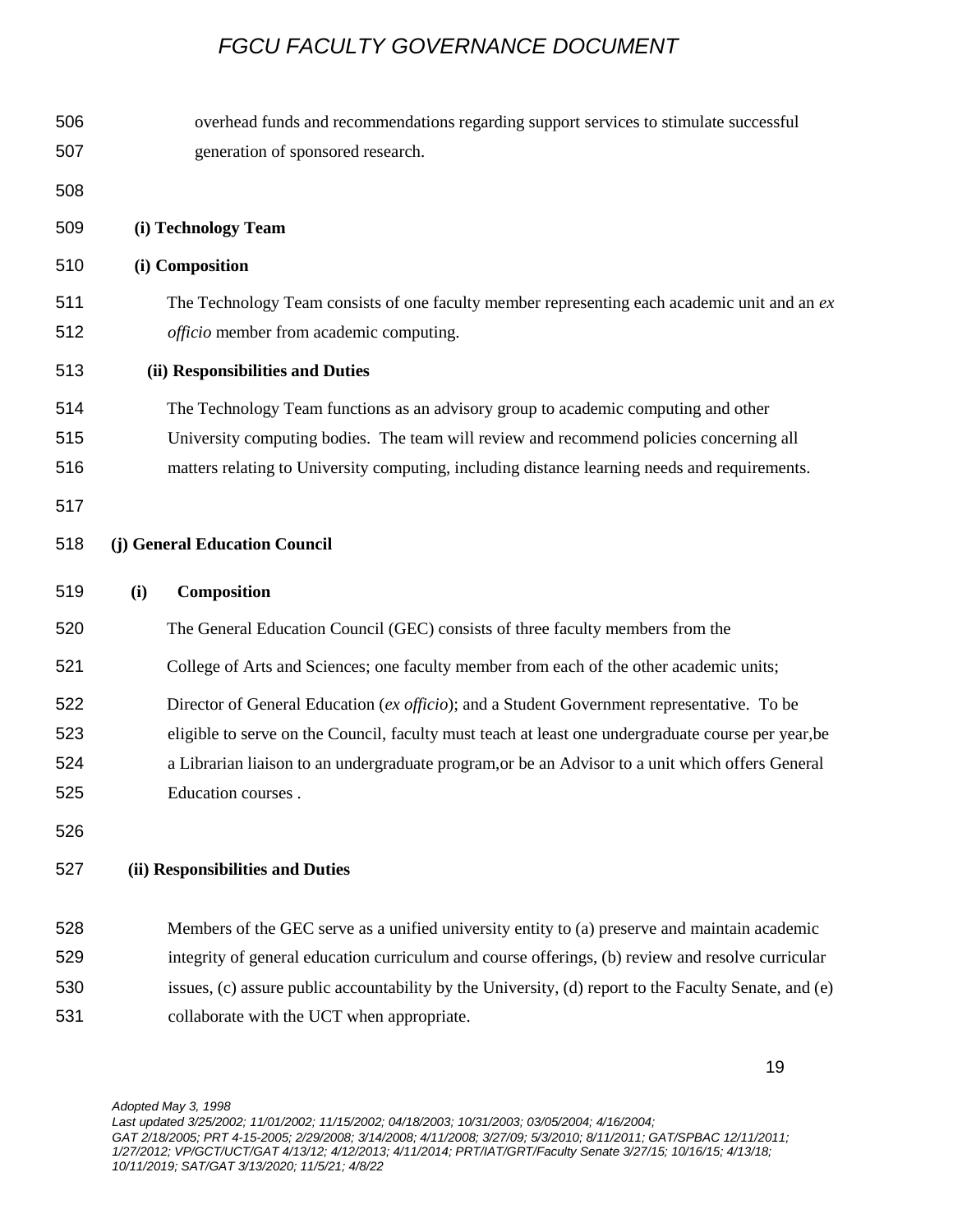The Council will have primary responsibility for all curricular aspects of the General Education Program and is the unit-level review body for curricular proposals affecting general education and related university requirements.

- The Council will collaborate with the Director of General Education on policy matters related to administration of the program.
- When the college representative to the General Education Council is not qualified or chooses not to present changes to the curriculum from other disciplines in the college they represent, the team may invite representatives from that discipline to present the changes and answer questions from the General Education Council team.
- 

### **(k) Program Review Team**

### **(i) Composition**

# The composition of the Program Review Team shall be as follows: Each academic unit will be represented by two elected faculty members, with the following two exceptions: The College of Arts and Sciences will have four elected members. Library Services may choose to have either one member, or to serve on an as-needed basis. Elected members from academic units will serve staggered 3-year terms. These members will be nominated and elected by the in-unit faculty members of their respective units. *Ex officio* members: A representative from Academic Affairs.

### **(ii) Responsibilities and Duties**

 a. Provide recommendations to Faculty Senate for the development, periodic review, and revision of standards, policies, and procedures for university-level management of program review, creation and elimination of all degree and certificate programs, and in compliance with the Board of Governors' Regulation 8.015.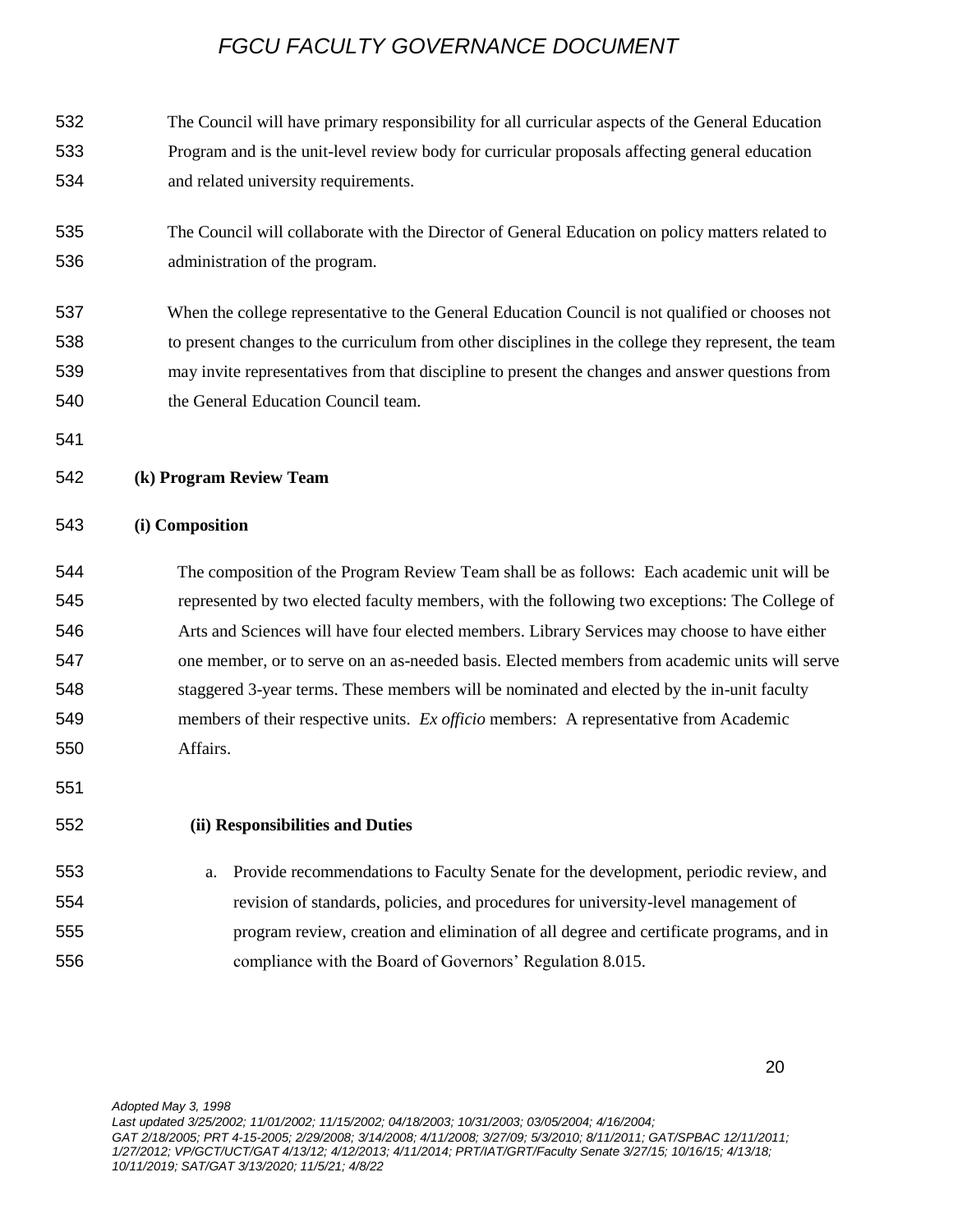| 557 | $\mathbf{b}$ . |     | Participate in the three-year process of program review of all degree and certificate |
|-----|----------------|-----|---------------------------------------------------------------------------------------|
| 558 |                |     | programs, inform and make recommendations to Faculty Senate regarding the outcomes    |
| 559 |                |     | of that process; specifically:                                                        |
| 560 |                | i.  | Review guidelines for the selection of, and charges to external reviewers for         |
| 561 |                |     | each program under review.                                                            |
| 562 |                | ii. | Review self-studies and make recommendations on their suitability for program         |
| 563 |                |     | review.                                                                               |
| 564 |                |     | iii. Review the reports of the external reviewers and make recommendations on the     |
| 565 |                |     | adequacy of the report for program review.                                            |
| 566 |                |     | iv. Review the response to the report from the program and the college leadership.    |
| 567 |                | V.  | Provide comments/recommendations in addition to those of the external                 |
| 568 |                |     | reviewer as appropriate.                                                              |
| 569 |                |     | vi. Track program review response meetings, their results, and one-year follow-up     |
| 570 |                |     | actions.                                                                              |
| 571 |                |     | Step 1: PRT reviews CVs of potential external reviewers identified by program         |
| 572 |                |     | and makes recommendation.                                                             |
| 573 |                |     | Step 2: Program writes self-study.                                                    |
| 574 |                |     | Step 3: External reviewer reviews program's self-study and submits report of          |
| 575 |                |     | findings.                                                                             |
| 576 |                |     | Step 4: Program responds to the external review report.                               |
| 577 |                |     | Step 5: PRT comments on program's self-study, external review report, and             |
| 578 |                |     | program's response.                                                                   |
| 579 |                |     | Step 6: Provost meets with program administrators.                                    |
| 580 |                |     | Step 7: Program writes one-year follow-up report.                                     |
| 581 |                |     | Step 8: PRT comments on follow-up report to Provost's recommendations.                |
| 582 |                |     | Step 9: Provost meets with program administrators.                                    |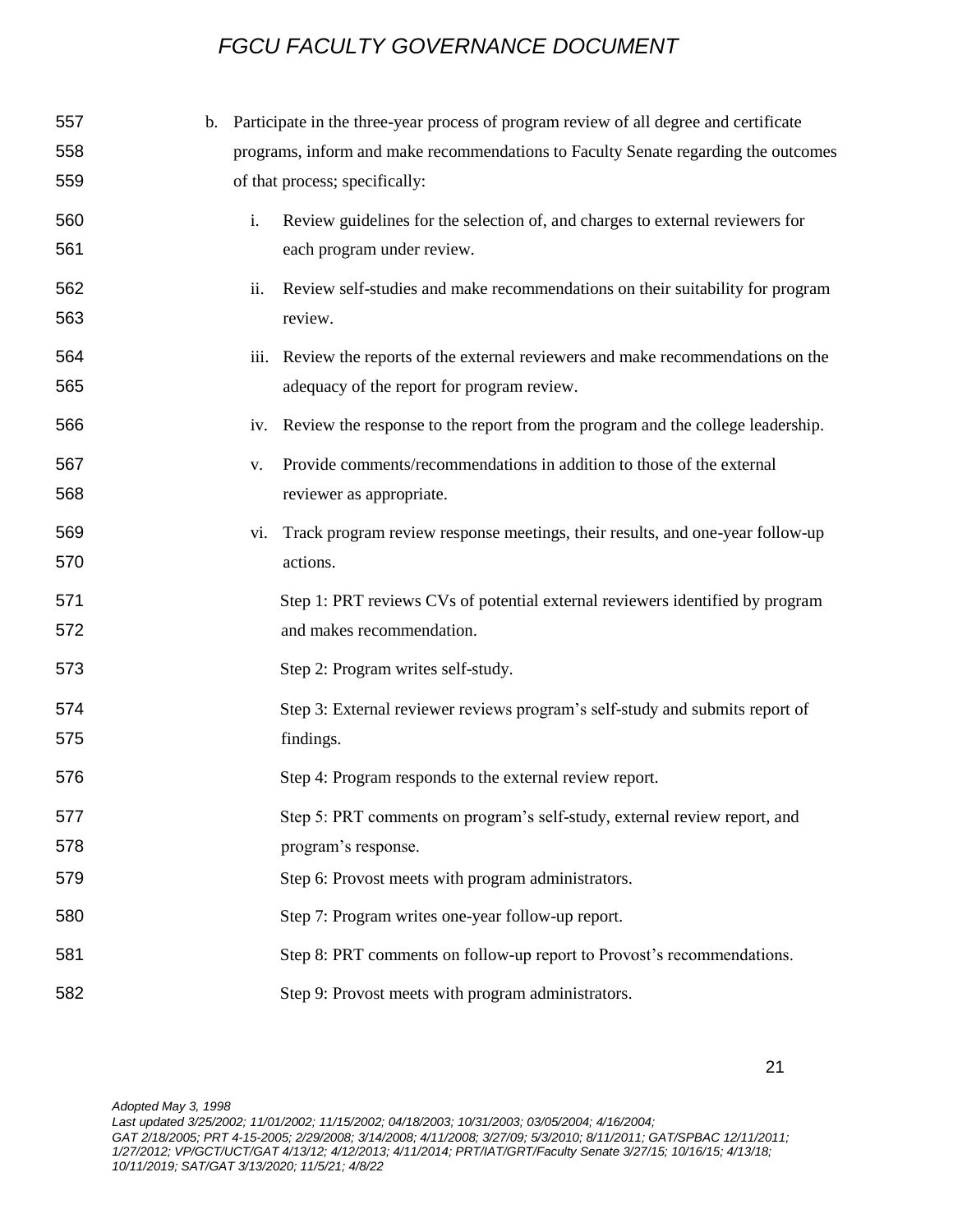| 583<br>584<br>585<br>586 |                                                                                                                                                                                                                                                      | Create additional working groups as deemed appropriate or necessary by the PRT<br>c.<br>members. The PRT chair can extend invitations for membership on working groups<br>to FGCU faculty members, administrators, and/or staff members otherwise<br>unaffiliated with the PRT. |  |  |  |  |
|--------------------------|------------------------------------------------------------------------------------------------------------------------------------------------------------------------------------------------------------------------------------------------------|---------------------------------------------------------------------------------------------------------------------------------------------------------------------------------------------------------------------------------------------------------------------------------|--|--|--|--|
| 587<br>588<br>589        |                                                                                                                                                                                                                                                      | In consultation with the Office of Planning and Institutional Performance (PIP),<br>d.<br>provide recommendations to Faculty Senate on future needs and directions in<br>program review.                                                                                        |  |  |  |  |
| 590<br>591               |                                                                                                                                                                                                                                                      | Provide information to Faculty Senate on how well FGCU program review<br>e.<br>procedures and products conform to current and future Florida directives.                                                                                                                        |  |  |  |  |
| 592                      |                                                                                                                                                                                                                                                      |                                                                                                                                                                                                                                                                                 |  |  |  |  |
| 593                      | (l) University Committee Appointments Team                                                                                                                                                                                                           |                                                                                                                                                                                                                                                                                 |  |  |  |  |
| 594                      | Composition<br>(i)                                                                                                                                                                                                                                   |                                                                                                                                                                                                                                                                                 |  |  |  |  |
| 595                      | The Appointments Team shall consist of one faculty member representing each academic unit.                                                                                                                                                           |                                                                                                                                                                                                                                                                                 |  |  |  |  |
| 596                      |                                                                                                                                                                                                                                                      |                                                                                                                                                                                                                                                                                 |  |  |  |  |
| 597                      | (ii)                                                                                                                                                                                                                                                 | <b>Responsibilities</b>                                                                                                                                                                                                                                                         |  |  |  |  |
| 598<br>599<br>600        | The Appointments Team functions as the group responsible for generating nominees to fill faculty<br>slots on all university-wide committees with faculty representation. For each such committee, the<br>Appointments Team shall be responsible for: |                                                                                                                                                                                                                                                                                 |  |  |  |  |
| 601<br>602               | Soliciting names of qualified faculty candidates, ensuring that all qualified faculty have<br>$\bullet$<br>equitable opportunity to volunteer for service;                                                                                           |                                                                                                                                                                                                                                                                                 |  |  |  |  |
| 603<br>604               | Disseminating information regarding university-wide committees with open faculty positions<br>on request of the authority responsible for each respective committee;                                                                                 |                                                                                                                                                                                                                                                                                 |  |  |  |  |
| 605<br>606<br>607        | $\bullet$                                                                                                                                                                                                                                            | Selecting nominees from among the volunteers in the number requested for the committee<br>slot(s). In the event the nominees for a particular committee are to be chosen by election, the<br>team is responsible for compiling results of the election;                         |  |  |  |  |
| 608<br>609               |                                                                                                                                                                                                                                                      | Communicating the list of nominees to the appropriate authority responsible for the<br>respective committee.                                                                                                                                                                    |  |  |  |  |
| 610                      |                                                                                                                                                                                                                                                      |                                                                                                                                                                                                                                                                                 |  |  |  |  |